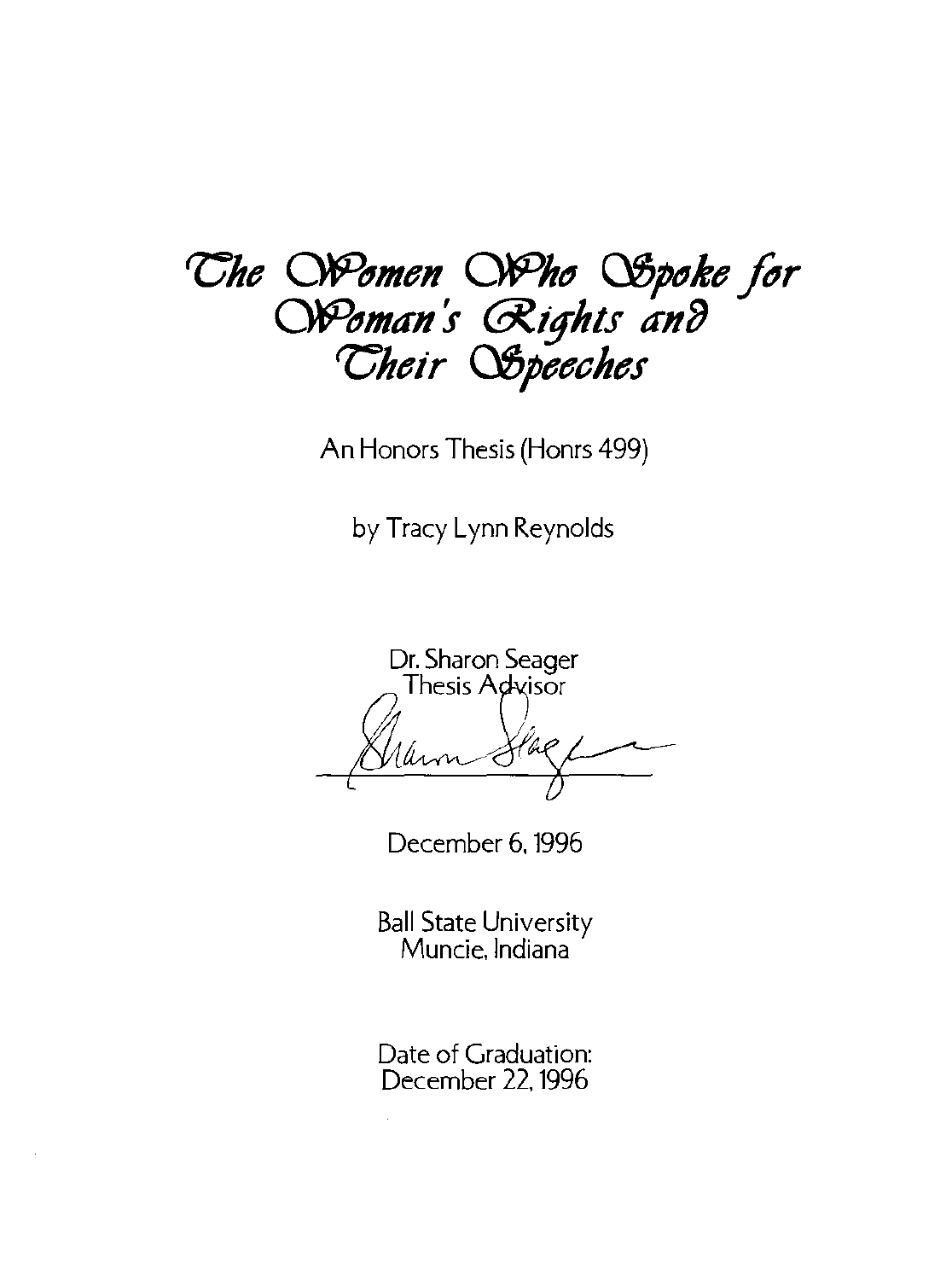$\label{eq:1} \frac{1}{\sqrt{2}}\int_0^1\frac{1}{\sqrt{2}}\,d\mu$  $\frac{1}{2} \frac{1}{2} \frac{1}{2} \frac{1}{2} \frac{1}{2} \frac{1}{2} \frac{1}{2} \frac{1}{2} \frac{1}{2} \frac{1}{2} \frac{1}{2} \frac{1}{2} \frac{1}{2} \frac{1}{2} \frac{1}{2} \frac{1}{2} \frac{1}{2} \frac{1}{2} \frac{1}{2} \frac{1}{2} \frac{1}{2} \frac{1}{2} \frac{1}{2} \frac{1}{2} \frac{1}{2} \frac{1}{2} \frac{1}{2} \frac{1}{2} \frac{1}{2} \frac{1}{2} \frac{1}{2} \frac{$ 

,I *r* F

 $\ddot{\phantom{a}}$ 

 $\mathcal{L}_{\mathrm{max}}$ 

 $\bar{\Gamma}$ 

 $\bar{\rm I}$ 

 $\bar{\Gamma}$ 

 $\bar{1}$ 

 $\bar{\bar{1}}$ 

 $\bar{\bar{1}}$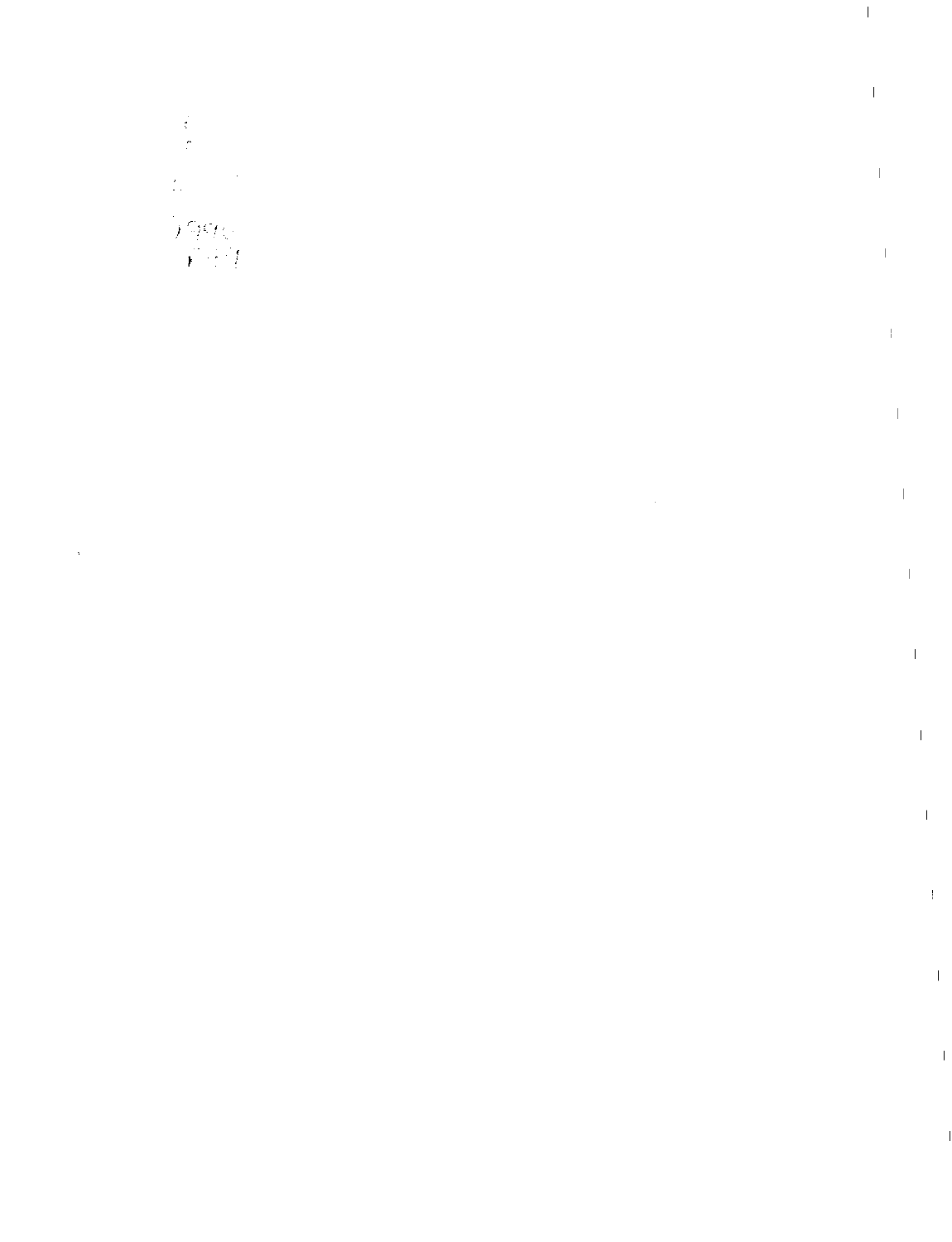### **Abstract**

This discussion of the Woman's Suffrage Movement is limited mainly to four of the major speakers. Susan B. Anthony, Lucretia Coffin Mott, Elizabeth Cady Stanton, and Lucy Stone are the women whose speeches are analyzed in the following sections. Two to three speeches for each speaker were researched. Along with analyzing each speaker, a short history is provided about the Woman's Suffrage Movement. This thesis explores some issues that are normally not discussed in history classes.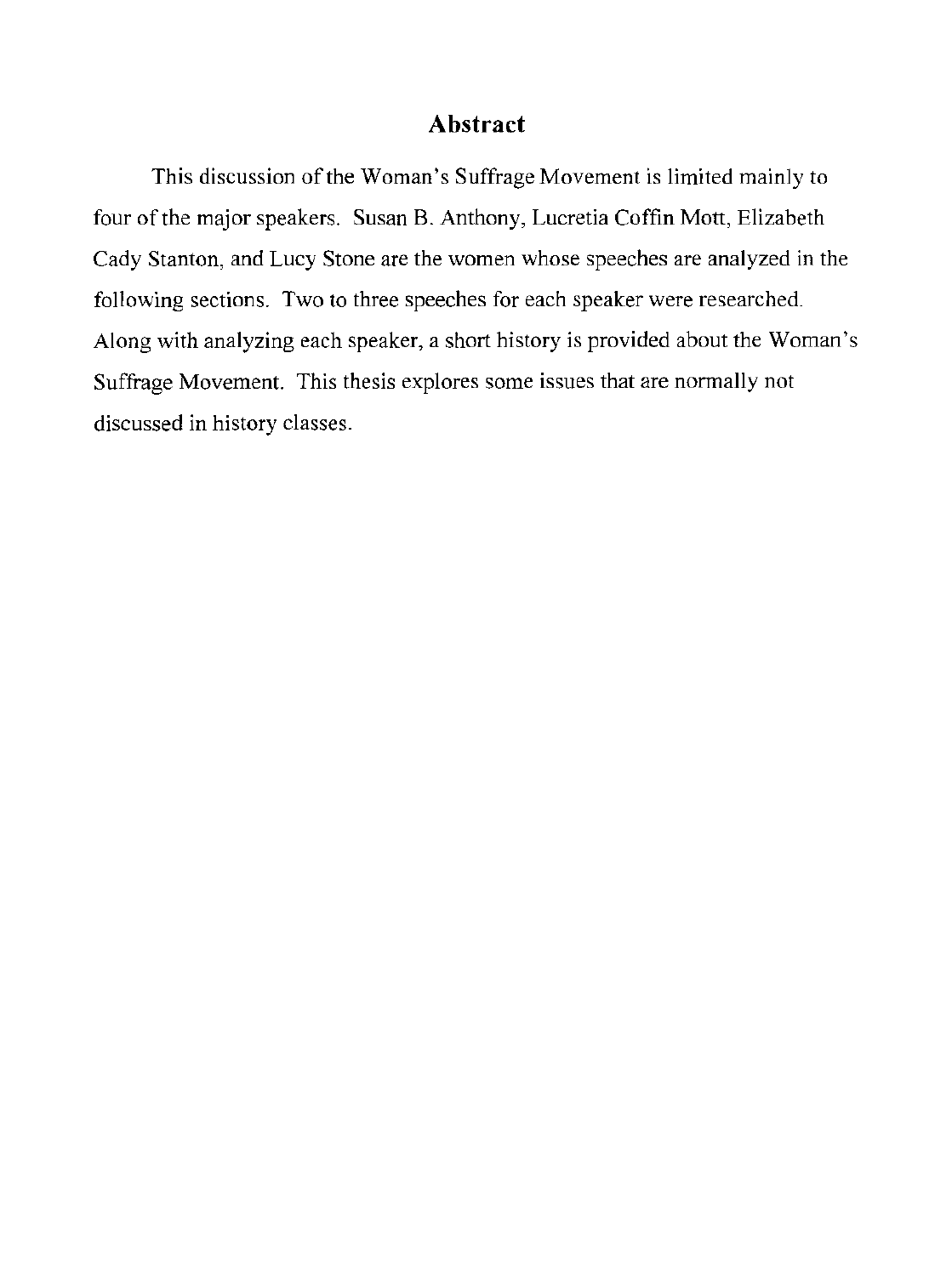### *<u>@ntroduction</u>*

**It seems as if I have always been interested in the Woman's Movement.**  Everything about it fascinates me. That was the reason I wanted to study it in depth. The purpose of this thesis is to analyze some of the major speakers of the Woman's Movement and its history.

**I felt it was important for me to learn more about these women and how**  they came to be involved in fighting for the rights of women. Each story is different. The strength and courage each demonstrated is inspirational. I once believed that the typical woman's advocate was one-dimensional. That is, I believed they were solely committed to the cause and did not make time for a family. However, through my research I found that each woman lead a rich life. Most were married and had children. That brought a new perspective to my ideas on the typical suffragist.

I organized the paper, so that the reader would have the opportunity to **learn more about the Woman's Movement as a whole. It is amazing how much**  of the history of woman has gone untold, even today. The first section is devoted solely to the history of the Woman's Movement from its beginnings through 1920. I stopped there because it was a natural ending point for the first **movement.** 

The next sections of the paper detail the speeches and the lives of Lucretia Coffin Mott, Elizabeth Cady Stanton, Lucy Stone, and Susan B. **Anthony. These sections provide more information and analysis of each**  woman. It also provides an opportunity to learn about their speeches and speaking ability.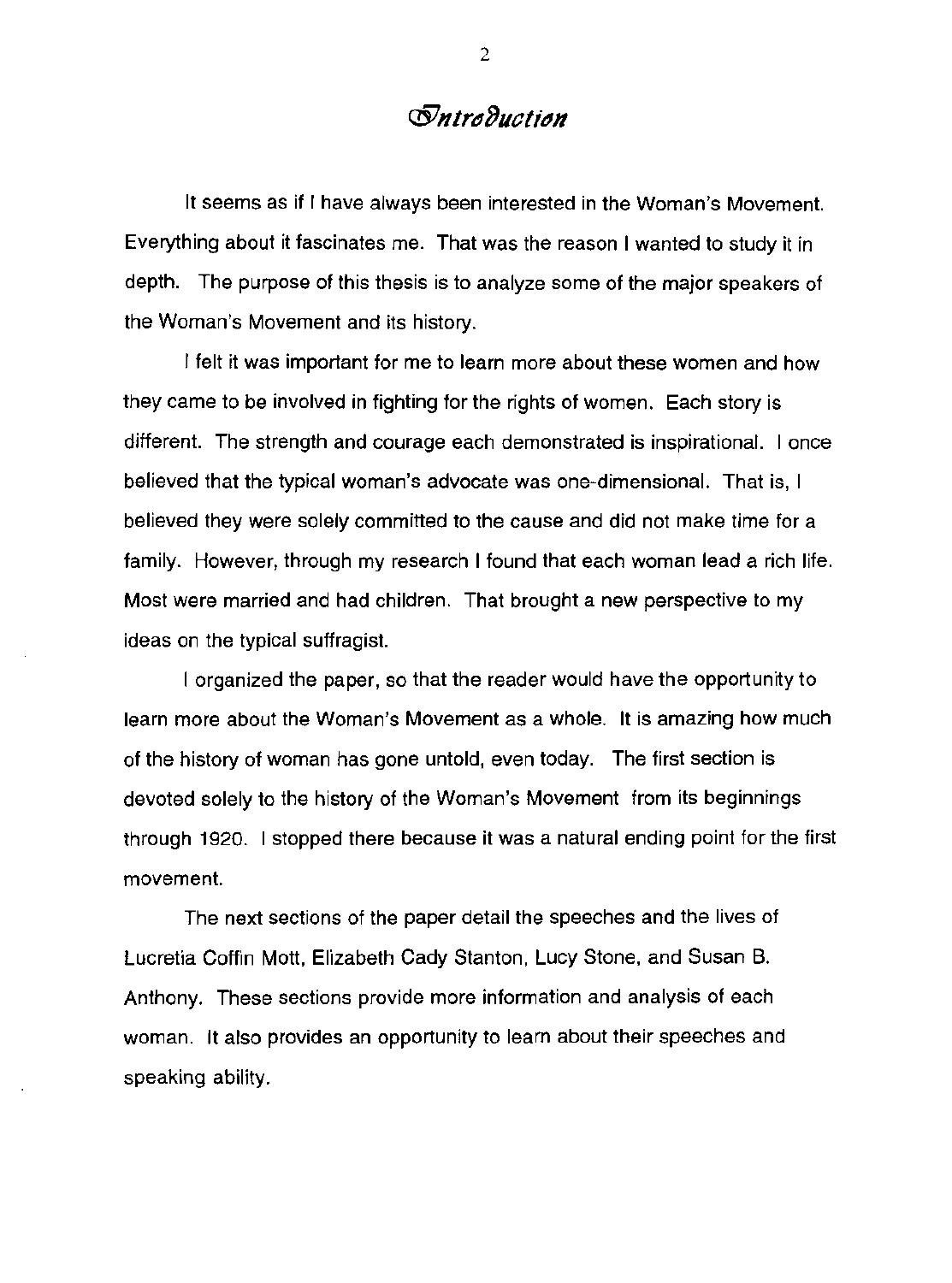# The Selovement for the Rights of Women

Freedom of Speech is something most women take for granted today. Less than one hundred years ago women were denied the most basic right of citizenship, the power to vote. When the Women's Movement began, however, the fight was for more than suffrage. The fight was for women to finally take their rightful place in society. They wanted to be recognized as equal beings to men.

**In order to understand what culminated in the first convention of women at Seneca Falls, it is necessary to explore the issues of the day. The grievances**  women had did not just begin in the mid 1800's. They started with the founding of the United States of America.

In the Revolutionary War, women fought along side of men for **independence. They assumed roles in both work and the economy. Women had never before participated on a large scale in those areas. However, they**  found that they could carry the burden of caring for both the family and a business. According to Catherine Clinton in her book The Other Civil War, **"During the war women were seasoned to the harsh realities of building a**  democracy and they sought to acknowledgment of their abilities and contributions to the patriotic cause.<sup>"</sup> The women who fought with men in the war discovered they could be more than just a lower class. Many found that they enjoyed the independence they had achieved through the war. Although women contributed equally in the Revolutionary War, they were excluded from the Constitution. Some resented that they were denied the basic rights in a country that they helped establish.

<sup>&</sup>lt;sup>1</sup>Catherine Clinton, The Other Civil War (New York: Hill and Wang, 1984) p. 13.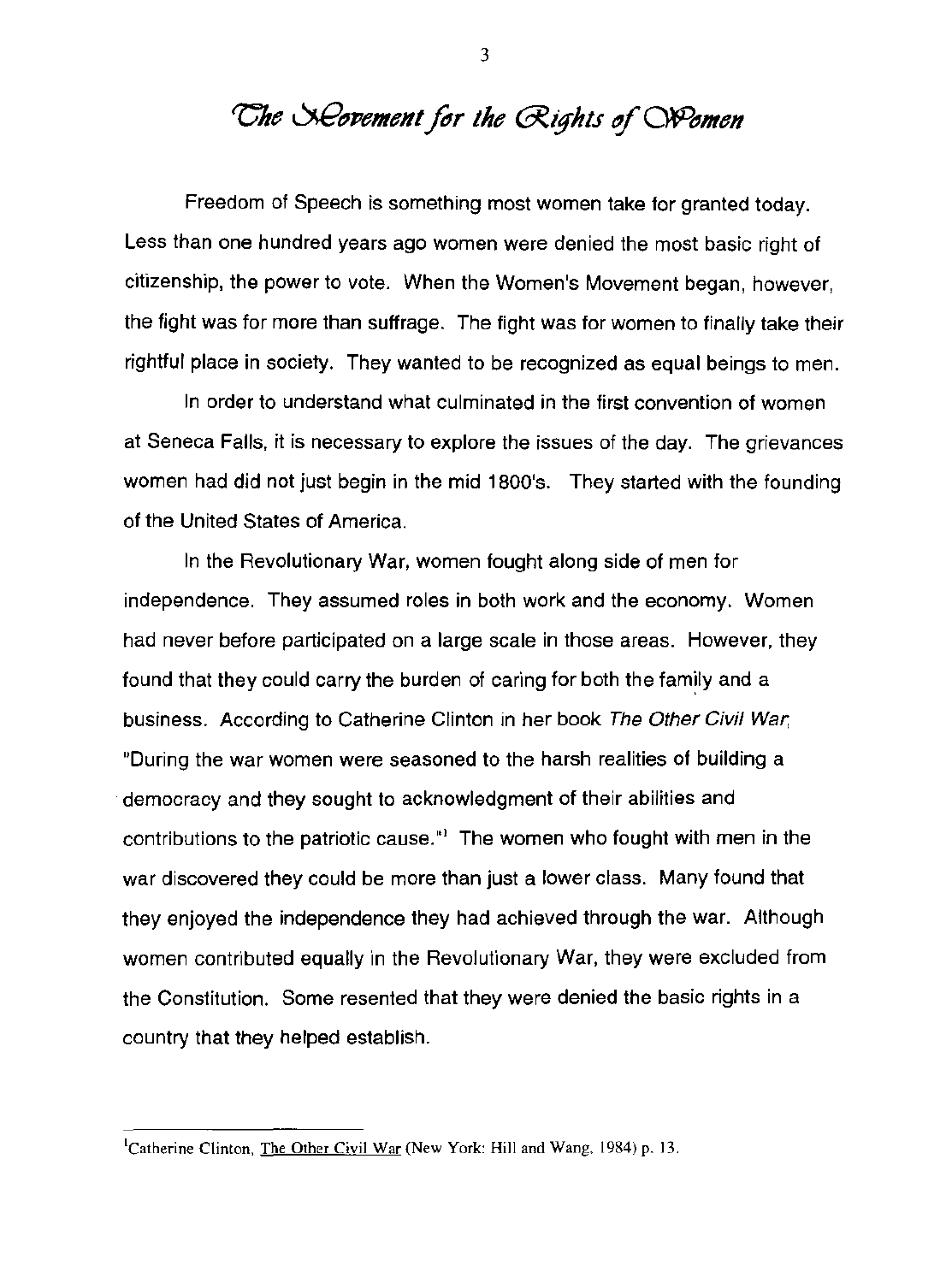**In the time following the war, women were essential to the development**  of the new county. They were needed to work as well as their ability to have children. Although women were important they had few legal rights. Under **the law, women were considered femme soles if single and femme coverts if**  they were married. In this context, married women were basically the property of her husband. Blackstone stated it best when he said; "Husband and wife are **one, and that one is the husband." 2 Married women could not keep the wages**  they earned, own property, sue, or be sued. They were civilly dead in the eyes of the law.

A single woman fared some what better under the system. She was able **to inherit from her parents and she could earn her own wages. However, she was not able to sit on a jury or be called as a witness because she was not**  considered competent. A woman could still be taxed even though under every other aspect of the law she was excluded. Women truly represented the notion of "taxation without representation" that helped to lead to the American **Revolution.** 

Women did not revolt against their oppression. In fact, most did not feel they were oppressed at all. Most women could not conceive of participating in politics. The "cult of domesticity" helped insure that women participated in a limited sphere of society. Clinton defined the cult of domesticity as:

**The redefinition of the home as the woman's domain, and was a delicate process designed to channel women's contribution into the proper course. Men of post-Revolutionary generation wanted to bridle and guide women's energies. <sup>3</sup>**

**Clinton demonstrated how women were given an identity not of their choosing.**  Again Clinton stated; "Instead of liberty and equality, subordination and

**<sup>2</sup>Lynn Sherr. Failure Is Impossible (New York: Times Books, 1995), p. xviii. 'Clinton, p. 40.**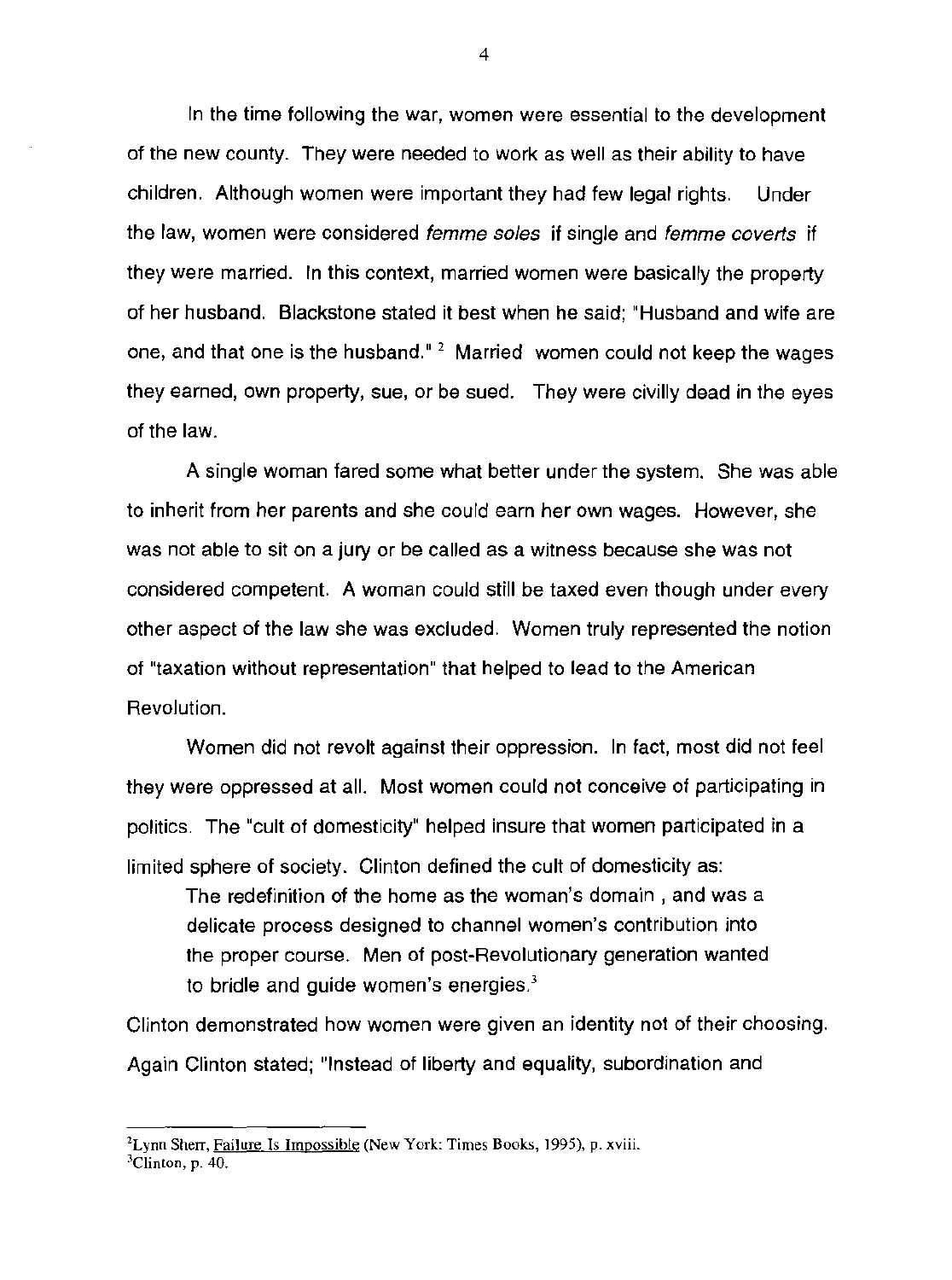restriction were drummed into women.<sup>"+</sup> Men used biological and theological **arguments to support viewing women as inferior beings. Most people did not see a need for change in society's view of women.** 

Those who did see the need for change, sought new ways to achieve **influence. Temperance and slavery were two issues that led women to be involved in reform. Many moral reformers were the core of the women's movement. In their quest for reform women were exposed to new ideas and the outside world. Women were finding out the injustices to which slaves were**  exposed. At the same time they were enlightened by the role women were in.

Elizabeth Cady Stanton and Lucretia Coffin Mott began their reform career in fighting for the abolition of slavery. Quickly they discovered the inequality present in the anti-slavery organizations. Cady Stanton and Mott met at the World's Anti-Slavery Convention in 1840. They were enraged that their **representation was violently opposed on the basis of their sex. <sup>5</sup>The two became close friends because of the experience. Mott served as a mentor for**  Cady Stanton because as a Quaker, Mott was already educated in equality **among the sexes.** 

Women who were involved in public speaking were amazed at the legal and societal handicaps placed upon them. Many were outraged that they were denied legal rights even though they were relatively self-supporting and most certainly self-sufficient. Women were frustrated by the amount of sexual discrimination they faced because they spoke publicly. Women who spoke publicly felt that they were just as able as their fellow men and deserved to be treated with dignity. The outrage of these females helped to lead women to a **movement for the rights of women.** 

 $^{4}$ Clinton, p. 42.

<sup>&</sup>lt;sup>5</sup>Waggenspack, p. 13.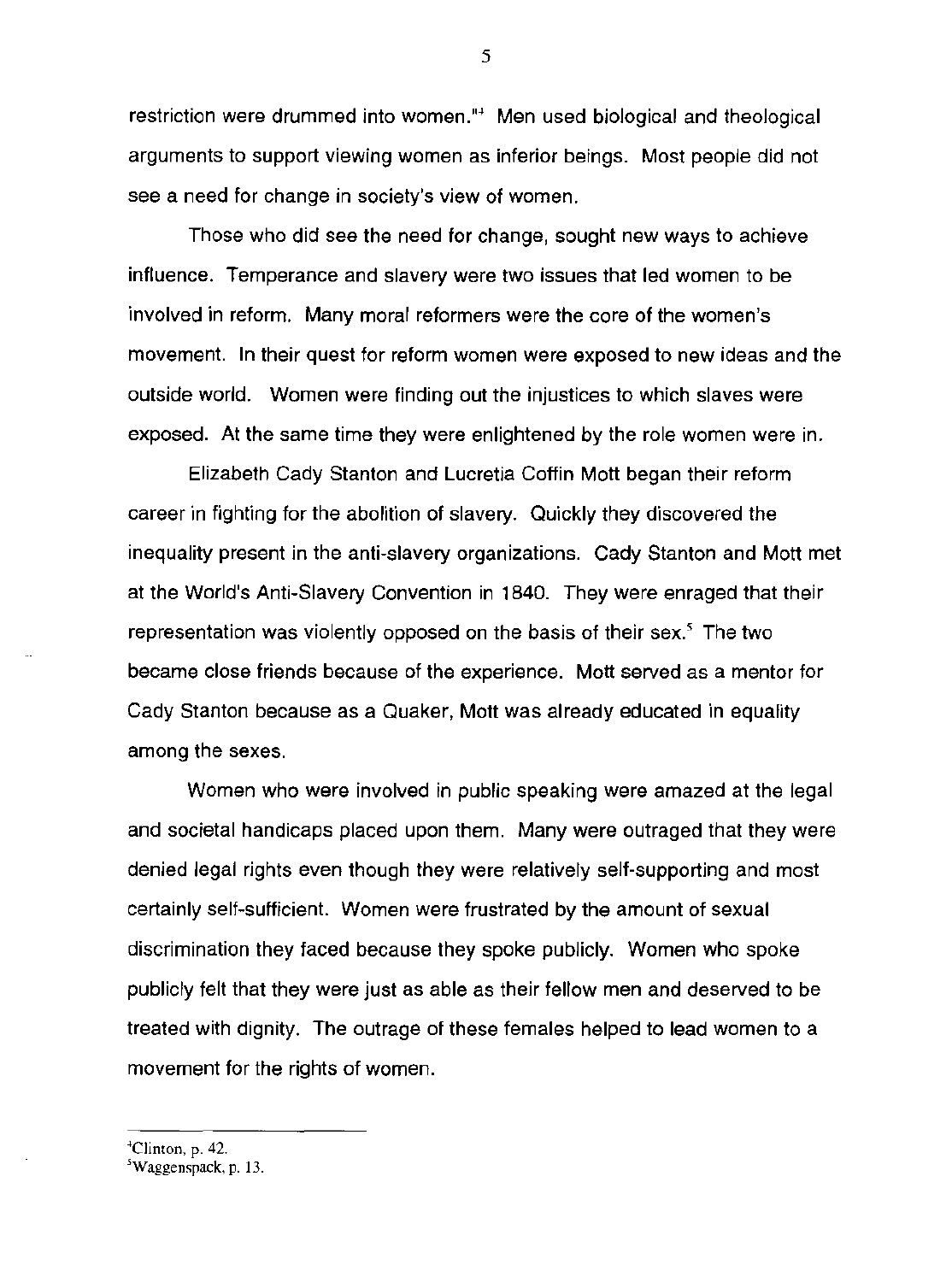On July 19 and 20 of 1848 at Seneca Falls, over 300 men and women **attended a convention to discuss women's grievances. At the convention**  Elizabeth Cady Stanton presented the "Declaration of Women's Rights and Sentiments," a document that was based on the "Declaration of Independence."<sup>6</sup> Cady Stanton also gave her first speech to a public audience. In the resolutions, women demanded rights such as marital and property rights which had been recognized under judicial discretion and equity.<sup>7</sup> Women also asked for suffrage. However, it was the only resolution that did not pass unanimously.<sup>8</sup> Women wanted to reform the laws that treated them unequal.

The Seneca Falls Convention was only the beginning. The press **coverage of the initial convention helped to promote the cause and gain interest**  among women. Susan B. Anthony was such a person. Anthony did not attend the Seneca Falls Convention and only became involved after she met Elizabeth Cady Stanton in 1851.<sup>9</sup> It was their friendship and partnership that proved a **driving force in the women's movement for nearly fifty years. Their strengths complemented one another. Anthony was a natural organizer and Stanton was**  a **great orator.** 

**Another women who was committed to the cause even before Anthony, was Lucy Stone. Lucy Stone was committed to the rights of women even as a**  small child. She was one of the first women to receive a college education at Oberlin." Although her family was against the idea, she became a public speaker. She lectured on anti-slavery, but found that she was more devoted to

<sup>~</sup>Stanton, p. 68.

<sup>&</sup>lt;sup>7</sup>Clinton, p.

<sup>~</sup>Stanton, p. 73.

<sup>~</sup>Sherr, p. xxi.

<sup>&</sup>lt;sup>10</sup>Andrea Moore Kerr, Lucy Stone: Speaking Out for Equality, (New Brunswick, NJ: Rutgers University Press), p. 52.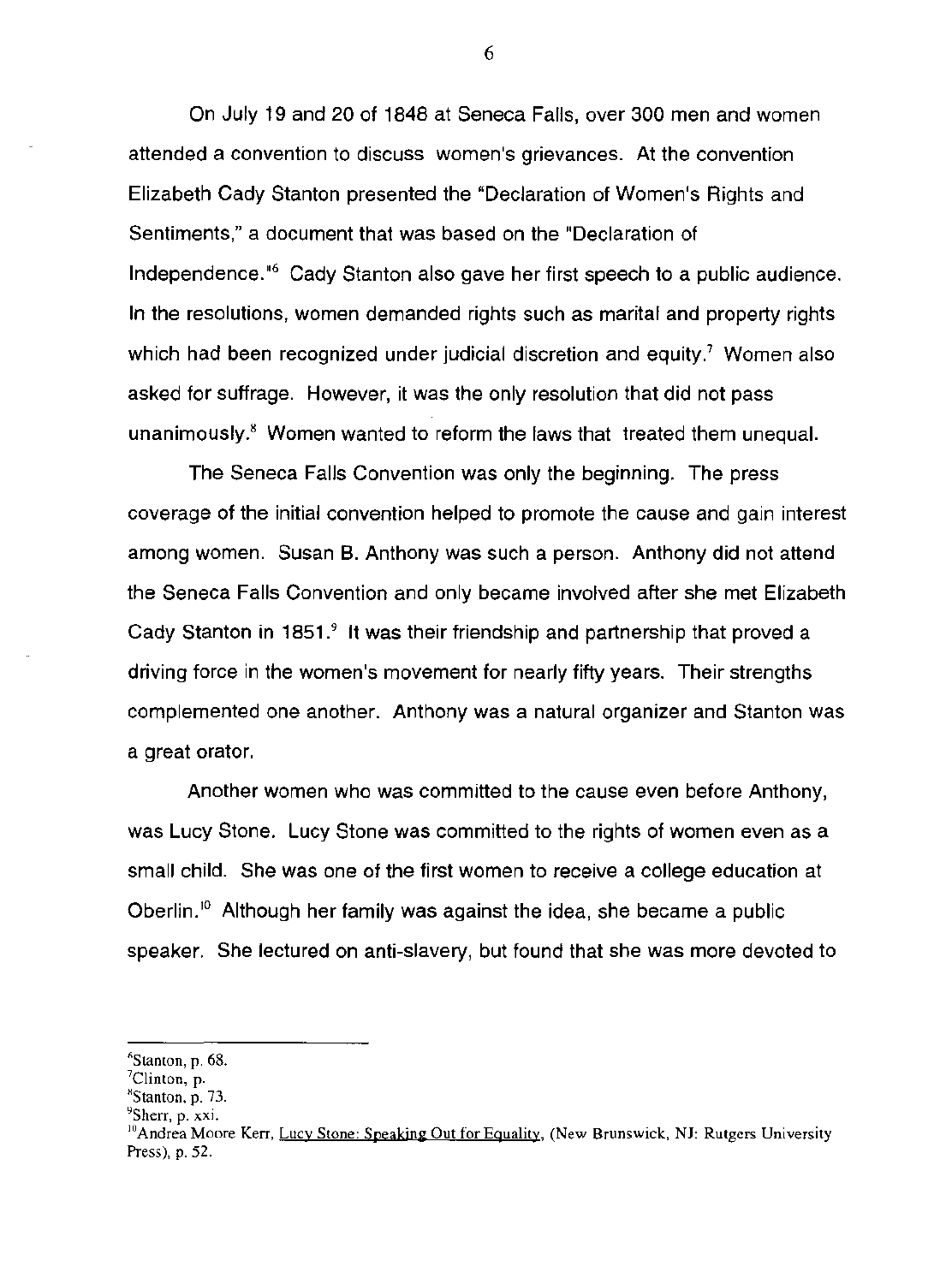**the cause of women. Lucy Stone stated: "I was a women before I was an abolitionist."i! She was committed to changing society.** 

Lucy Stone and Paulina Wright Davis, a prominent anti-slavery speaker, organized the first National Women's Right Convention in 1850. It was held in Worcester, Massachusetts. Over a thousand people attended the first **convention. The entire convention was covered in Horace Greeley's New York**  Tribune. The Tribune was the most influential paper of that time.<sup>12</sup> The first National Convention echoed the demands of the Seneca Falls Convention; they both were calling for change.

The changing of society was approaching quickly in the 1850's. More **and more it looked as if the issue of slavery could not be resolved without a war.**  The Civil War had a tremendous effect upon the goals and demands women **were making. It was apparent that a split between the more radical ideas of**  Stanton and Anthony were in conflict with the conservative ones of Lucy Stone. Stanton and Anthony felt women were more deserving of suffrage then the **freed slave. Stone felt it was necessary to give the freed** *slaves* **their time and**  rights.

After the war, Congress drafted the Fourteenth Amendment. In the Amendment, the word "male" was intentionally used to state who had the right to vote. This was the first time that voting as defined in the Constitution was ever specifically given to only men. Women became deeply divided over the issue of the Fourteenth and Fifteenth Amendments. At the American Equal Rights Association (AERA) meeting in May of 1869 dissension between the **different factions was at its** worst. 13 **The men working for equal rights tried to** 

**IIKerr, p. 52.** 

<sup>12</sup>Kerr, p. **60.** 

<sup>&</sup>lt;sup>13</sup> Carrie Chapman Catt, Woman Suffrage and Politics (New York: Charles Scribner's Sons, 1923) p. 67.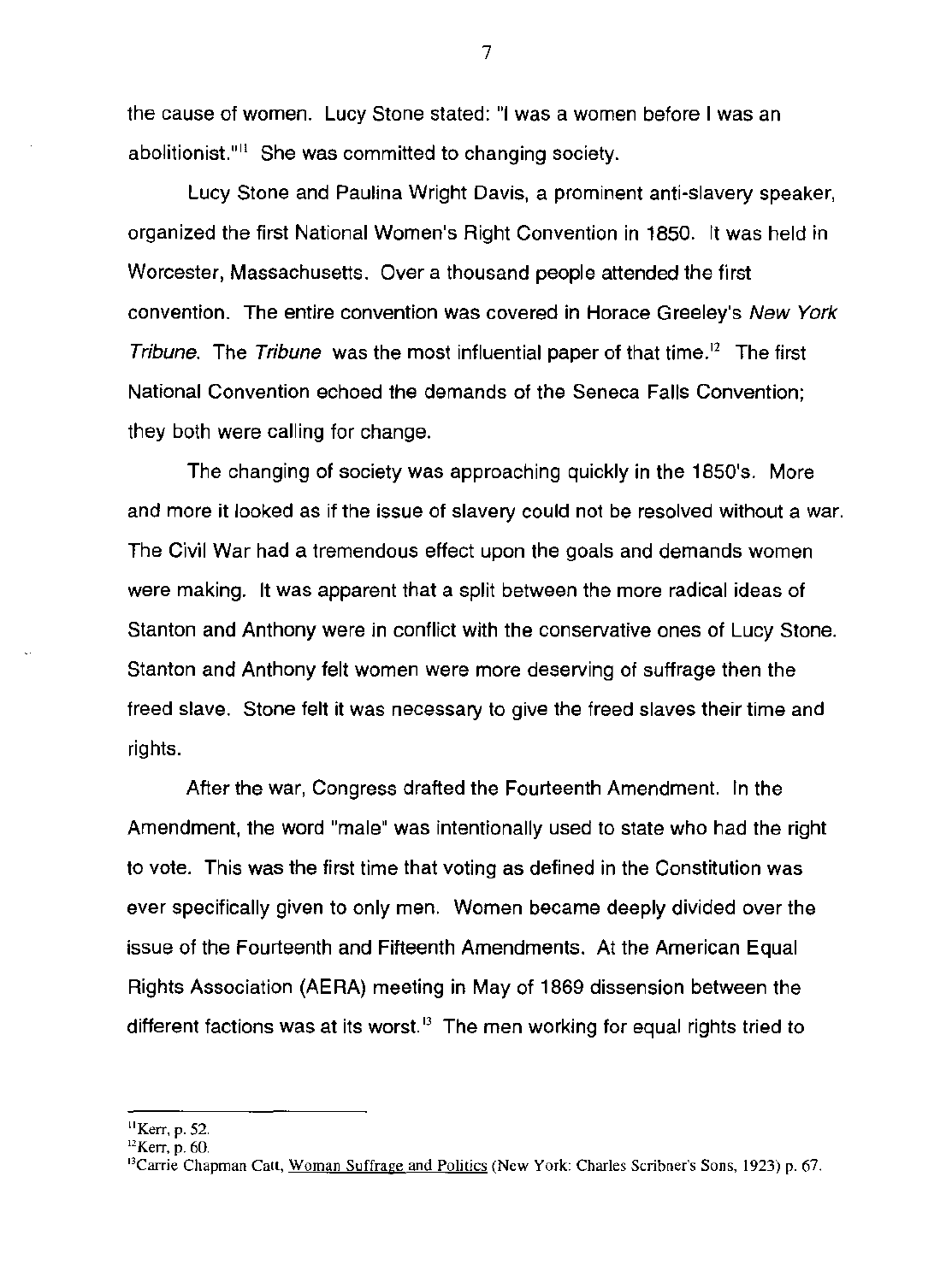compel women to work for only Black suffrage. They hoped women would see the wisdom in letting the freed Black men "have their day.""

Stanton and Anthony were not willing to let their demand for suffrage be pushed aside. In response to the more conservative politics of women like Stone and the AERA, they founded the National Woman Suffrage Association (NWSA)." The NWSA succeeded in undermining some of the earlier **successes the movement had made because they were more radical in their**  beliefs." They demanded for women national suffrage, birth control, and equal pay. With Cady Stanton as president of NWSA, the organization followed a **militant path. They were willing to discuss any issue that concerned the independence of women. For the more conservative suffragists, Cady Stanton**  and Anthony became troublemakers.

In November of 1869, the American Woman Suffrage Association (AWSA) was founded as an alternate group to the radical NWSA. The AWSA wanted to push for suffrage on the state level. The AWSA felt that it had to get the state governments to change before the federal government would. From 1870 through 1910 the AWSA and later the NAWSA launched nearly 480 campaigns for the vote. Only seventeen of those campaigns made it to a referenda. Of those states that had a referenda only two won.

Susan B. Anthony and a few other women put the issue of voting to the test when they registered to vote in the 1872 election." She was arrested later in the month for her actions. Before her trial, she addressed fellow citizens across New York defending her actions. Her ability to speak and defend her **actions led to a change in venue before the trial started. However, thanks to**  assistance she also spoke in that county and defended her right to vote. The

<sup>14</sup>Catt, p. **67** 

ISSherr, p. **41.** 

<sup>&</sup>lt;sup>16</sup>Waggenspack, p. 30.

 $\mathrm{^{17}Camphell}, 2:628.$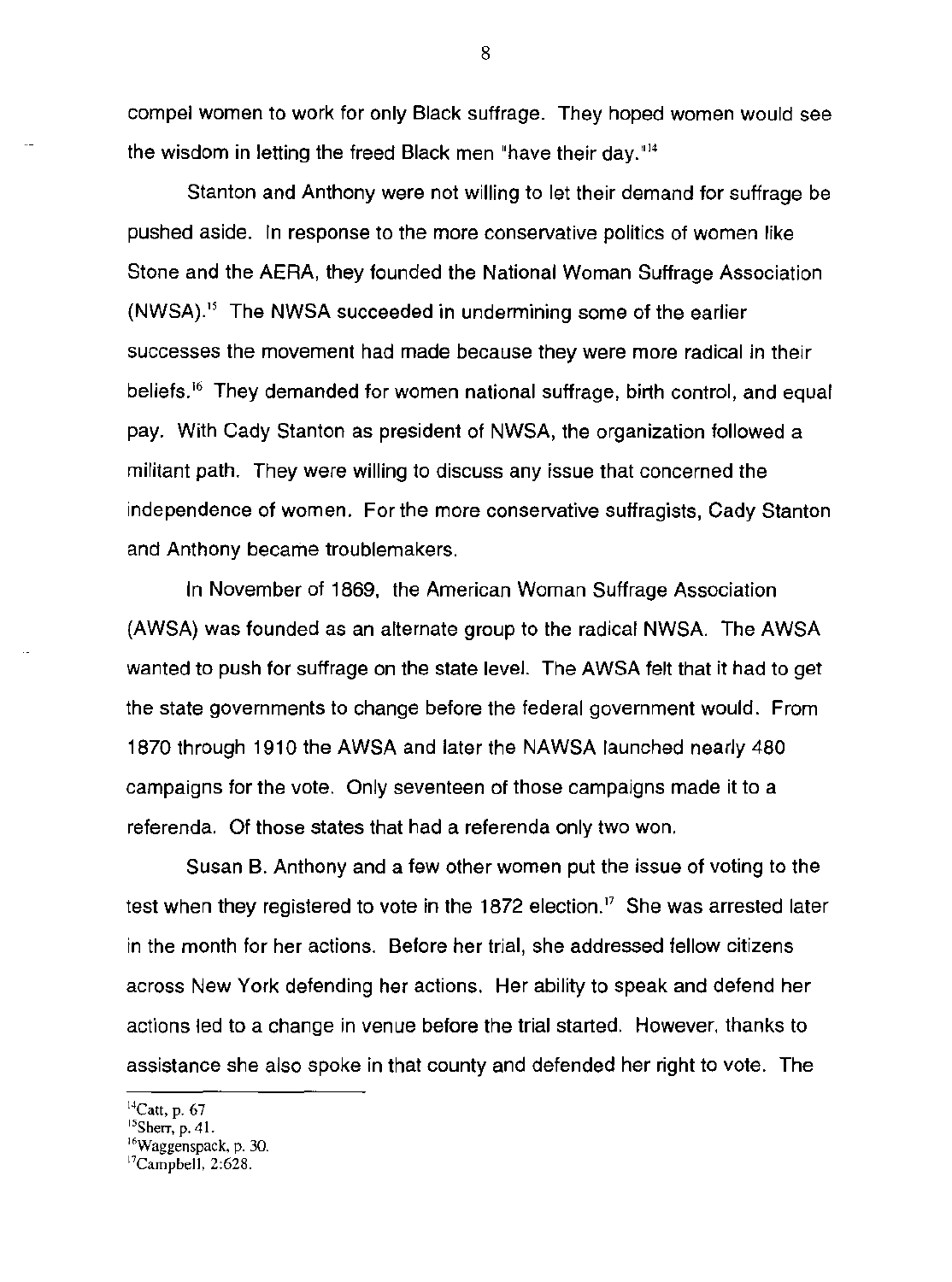trial was interesting because the presiding judge, Judge Hunt did not allow Anthony to speak and he ordered that she be found guilty without allowing the jury to decide. Hunt was widely criticized for his actions. He took away one of the very rights guaranteed in the Bill of Rights, the right of a trial by jury.<sup>18</sup>

Women were denied equality under the law when the Supreme Court did **hear the case of Bradwell v. Illinois. The court stated that women were not**  entitled to the same privileges as men. This affected both factions of the suffrage movement because it showed that society was not changing. Most still believed that women were not deserving of the same rights as men. This ruling, also enforced the ideology that women were not worthy of having the same rights and freedoms as men.

The NWSA and AWSA recognized the need to put aside their differences **and come together to pursue suffrage for women. The different setbacks that occurred with trials like Bradwell v. Illinois demonstrated that women needed to**  be unified in their effort. The NWSA and AWSA, merged into the National American Woman Suffrage Association(NAWSA). The process of merging began in 1887 and the first meeting was finally held in February of 1890." Elizabeth Cady Stanton became the President of the new group. There were still existing differences between the conservative and radical sides of the organization. Neither was sure which was the best course to achieve suffrage.

**As the movement continued to gain force, a new group of women were**  taking over the leadership. Lucretia Coffin Mott died in 1880, Lucy Stone died in 1893, Elizabeth Cady Stanton in 1902, and Susan B Anthony died in 1906. **The first women to agitate were dying and the new women could not know how**  much Mott, Stone, Cady Stanton, and Anthony had done.

**ISCampbell, 2:689** 

**<sup>19</sup>Kerr, p. 226.**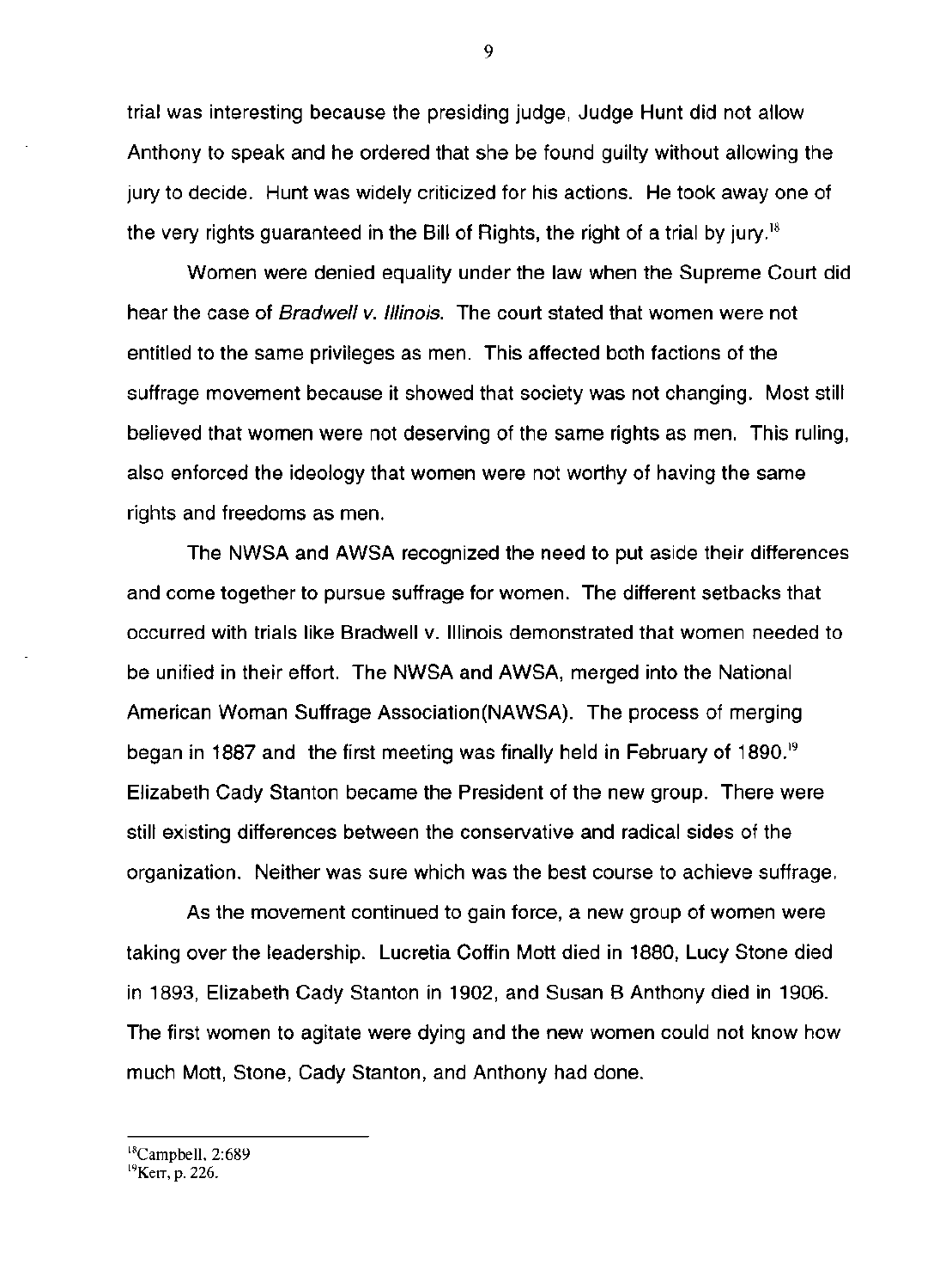Carrie Chapman Catt was a woman who did appreciate the work of the earlier suffragists. She first became involved in the national movement, when she attended the NAWSA convention in 1890. $^{\circ}$  She was immediately recognized as being a strong leader for the cause. She became president of the NAWSA and was able to see the fruition of the dream so many women had fought for. She lived to see the passage of the Nineteenth Amendment in 1920. It was passed fifty-one years after its original introduction."

The passage of the Nineteenth Amendment did not become a possibility until popular opinion was in favor of it. This occurred around 1910. It was then that the NAWSA was able to really push Congress to pass an Amendment giving women the right to vote. World War I did help in influencing public opinion in favor of the vote, in addition to the efforts of the suffragists.

The success in finally achieving the vote, can be directly linked to the tireless efforts of certain individuals. The early influence of Lucretia Coffin Mott was critical for women like Elizabeth Cady Stanton. Cady Stanton and Stone completely won Susan B. Anthony because of their strong beliefs. The **influence of each woman's beliefs was interwoven through their speeches, letters, and publications. Without these major influences, it might have been several more years before women achieved the right of suffrage.** 

**In the next sections, individual speakers and their speeches are explored**  and analyzed. The dynamic personalities of each speaker were demonstrated through their words. They had the courage of their convictions that few people ever have. Mott, Stone, Cady Stanton, and Anthony all were part of changing society. They worked for the betterment of the United States and helped shape the Twentieth century.

<sup>&</sup>lt;sup>20</sup>Mary Gray Peck, Carrie Chapman Catt, (New York: The H.W. Wilson Company, 1944), p. 54. **2lpeck, p. 219.** 

<sup>10</sup>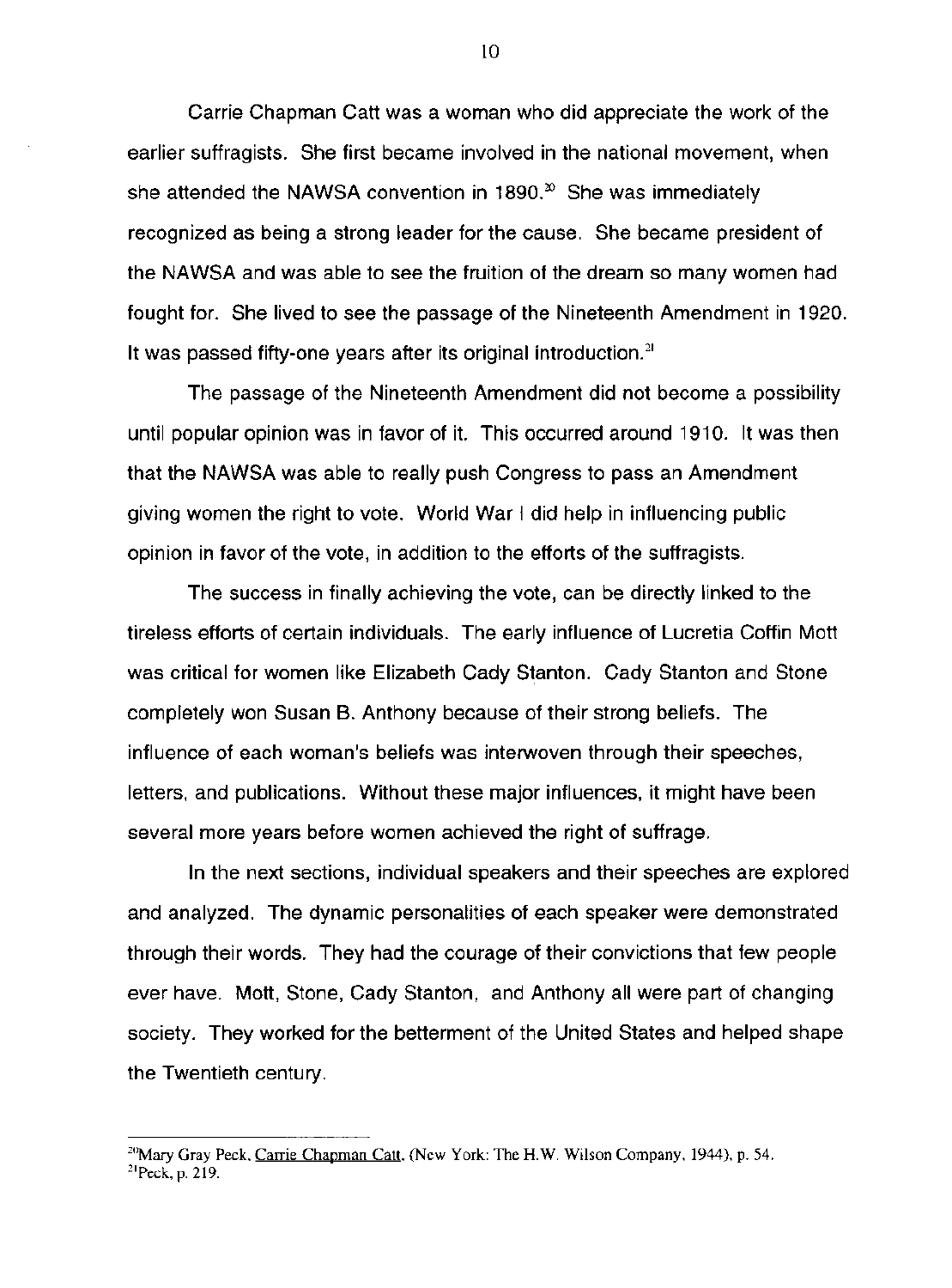# *\$2uIJTe/it£ 6''':/ftn* ,y,fJ"" *.6. Ite", geltor"tidlt* 0/ *"'dmOIt is ltd'" upelt tke s"'go .•*

Lucretia Coffin Matt was born in 1793, by Quaker parents on the island of Nantucket.<sup>2</sup> The effect Mott's religion and her husband played in her life was profound. It guided her on a path dedicated to equality for the races and the **sexes, temperance, peace, and the rights of workers.** 

**Mott served as a minister to the Quakers, one of the few religions which ordained women as ministers. The Quaker religion believed that any individual who had experienced the indwelling of the inner light may become a minister.**  The members tested the individual to insure that person had a understanding of the inner light.<sup>23</sup> Within the Quaker community, the role of a minister was bound by belief and not by gender. Mott was recognized as a minister at the age of twenty-eight $^{24}$ 

**Her religion would be constant source of comfort and conflict in her life.**  As stated, it was the Quaker ideas that led her to agitate for the abolition of **slavery and for the equality of women. Matt first began her career with various secular groups as a reformer working to abolish slavery.** 

Lucretia Coffin met James Matt at the Nine Partners, a Quaker boarding school in New York. $^{25}$  Their subsequent marriage led to a long partnership. They were both committed to the ideas of moral reform. James Matt was also dedicated to working against slavery. Both were supporters of William Lloyd Garrison's view of slavery. James Matt supported his wife when she became **involved in campaigning for woman's rights.** 

<sup>&</sup>lt;sup>22</sup> Dana Greene, Lucretia Mott: Her Complete Speeches and Sermons (New York: The Edwin Mellen Press, 1980), p. 4.

 $^{23}$ Campbell, p. 45.

 $^{24}$ Campbell, p. 38.

 $25$ Greene, p. 4.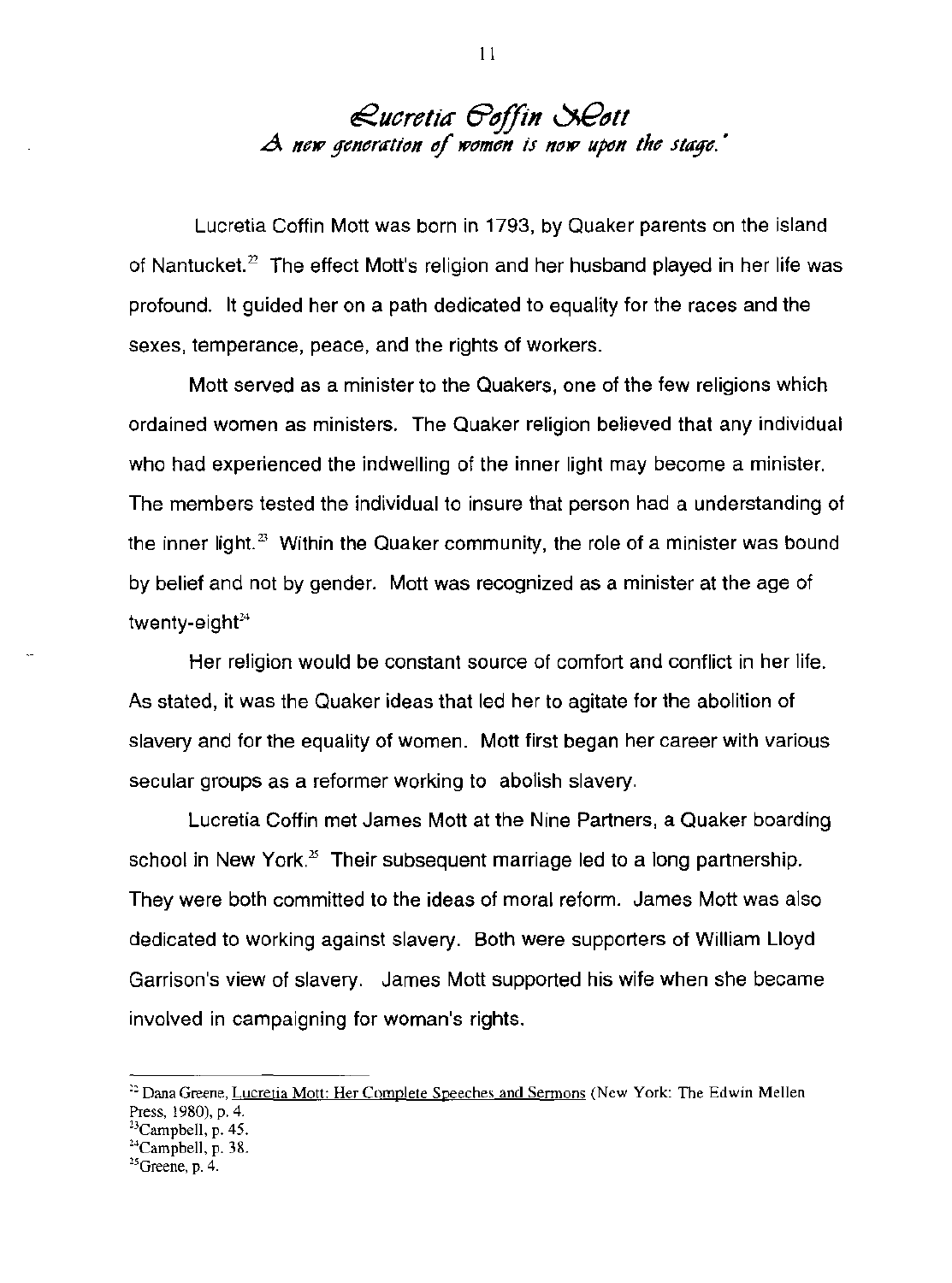**In looking at the speeches of Lucretia Mott, one can see where she**  developed her speaking ability. Matt was fortunate to be raised in a community **where it was acceptable for a woman to speak in public. It was evident from her**  speeches that she recognized the obstacles she faced as a woman speaker. **Her most famous speeches include "Discourse on Woman" and "The Mothers**  Should Depart and Give Place to the Children."

**In her speech "Discourse on Women," Mott utilizes an approach that was**  not confrontational. She avoided any appearance of debating and violating any "taboos against female rhetorical aggressiveness"<sup>26</sup> In fact, she used male **authorities to state her feelings on issues such as education, voting, and marriage laws. By citing men, she lessened any negative reactions to what she was saying.** 

**The speech "Discourse on Woman" was given by the request of some**  liberal Phildelphians. They wanted Mott to respond to a lecture given by Richard Dana. No actual text exists of Dana's speech; the most complete information comes from the March 9, 1850 issue of the Literary World which stated:

Mr. Dana is not at all of the modern school, who affect to make **Woman what she is not, never has been and never can be, man**  and women both... He thinks with Shakespeare that Lady Macbeth called with propriety upon the spirits to "unsex" her; a proceeding which would be quite a wasting of words with some of the modern **holders of women's rights ... No more resolute chivalric defender**  can be found than Mr. Dana.<sup>27</sup>

**From the article in Literary World it was clear why some women felt a response was necessary to answer its injustice and prejudice. Mott never directly referred**  to Dana's lecture, she merely calls him "the lecturer" in her speech. Before Matt

 $26$ Campbell, 1:45.

<sup>&</sup>lt;sup>27</sup>Campbell, 2:72-73.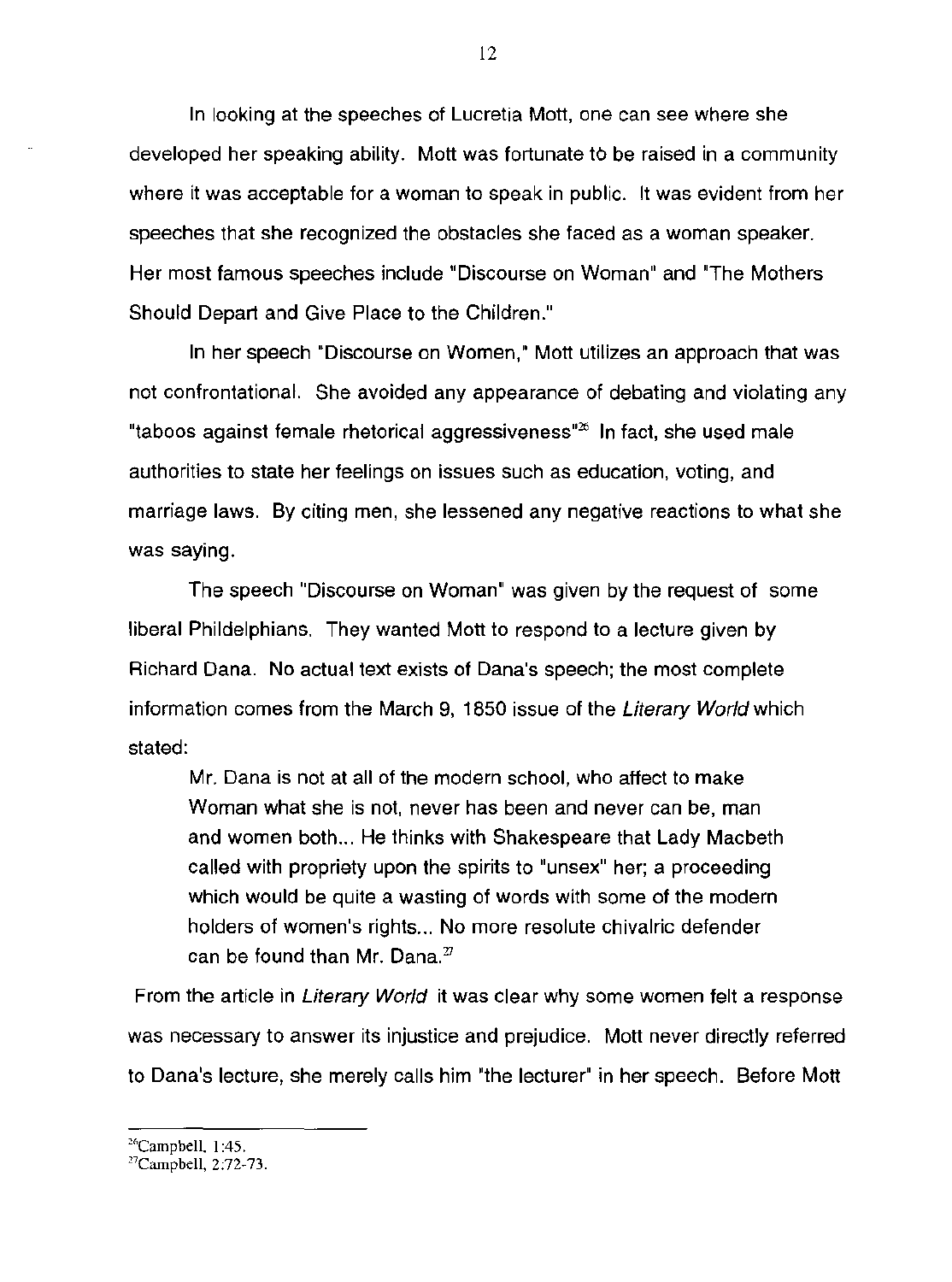had been asked to speak, she did try to speak to Dana after his lecture. Dana would not answer her, and proceeded to turn and walk away.<sup>28</sup>

**The "Discourse on Woman" was remarkable because she did not give a manuscript speech. Her remarks were not prepared as an address, yet the speech was carefully reasoned. The speech was extemporaneous in that it used material from other speeches and sermons she had given over the years.**  According to Karyn Kohrs Campbell in her book Man Cannot Speak for Her, the speech was "a classic example of middle style, neither omate and formal nor conversational and casual.<sup>429</sup> Mott balanced the two extremes prevalent in typical speeches of her day.

The speech was organized in a specific fashion. She began by **discussing all of the scriptural arguments against women. She took an**  approach to studying The Bible that did not challenge the authority of it.<sup>30</sup> Instead her method attacked the traditional translation and interpretation. She **moved from ancient history to modern times in respect to the position of women.**  She extensively quoted Catherine Beecher, an early advocate for equal education. She disproved the theory that women became "mannish" when they became active in public life.

The speech began by stating her reason for speaking on behalf of women. She stated that it was a subject that had claimed her interest for years. She wanted to clarify some of the statements that Dana had made in his speech. Mott stated that she disagreed with his statements " the more that these sentiments should be presented with such intellectual vigor and beauty, because they would be likely to ensnare the young."" She did not want

<sup>&</sup>lt;sup>28</sup>Margaret Hope Bacon, Valiant Friend: The Life of Lucretia Mott (New York: Walker and Company, 1980) p. 134.

 $29$ Campbell, 1:39.

 $^{30}$ Campbell, 1:41

 $31$ Greene, p. 143.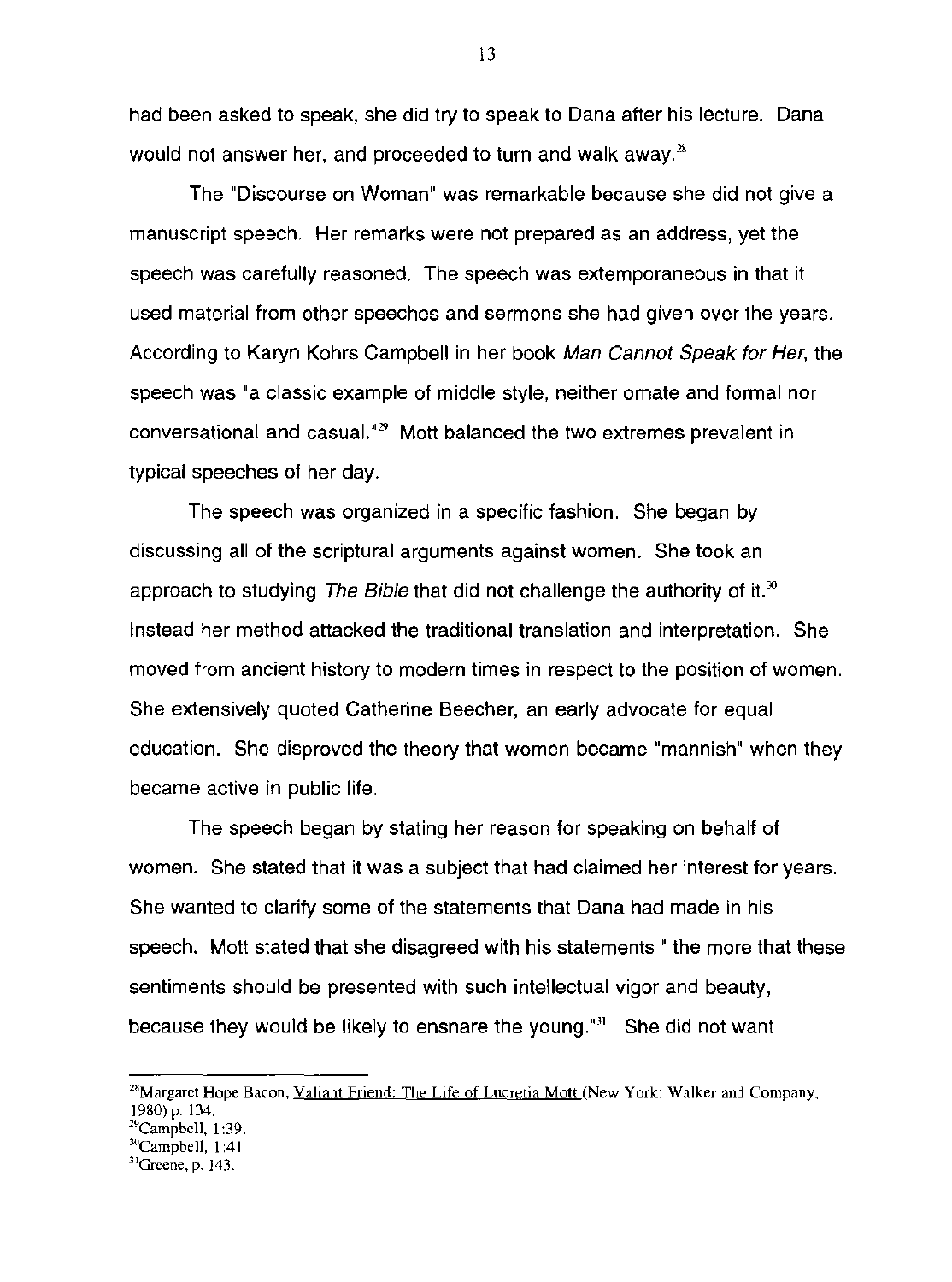**another generation to believe the ideas that Dana expressed. Mott wanted the younger generation of her time to realize that women deserved a higher place in society.** 

Mott established early in the speech that Dana was not expressing an **argument against women's rights but rather a "sentiment." Mott, therefore was giving her views for the audience to consider and decide.** 

She first discussed biblical authority. The first quote she used from The Bible was in the first chapter of Genesis which said; "Male and female created he them, and blessed them, and called their name Adam." Matt continued "He **gave dominion to both over the animals, but not to one over the other,"32 Mott**  demonstrated some of the inherent problems with The Bible. In the following chapters of Genesis, there were conflicting stories of creation. Subjugation of women was then defended by the fall of Eve. However, according to the laws given by Moses at Mount Sinai and the teachings of Christ, men and women **were equal. The view of Quakers was particularly present in the preceding**  notion because they believed that the coming of Christ washed away the sin of **all women.** 

Matt wanted people to read the Scriptures and judge for themselves what the truth was. Matt ideas relied on the Protestant ideal of the priesthood of all **believers. This idea was still considered radical in Mott's time. Religion and**  churches had always interpreted the meaning of The Bible for its followers. Her ideas were "hermeneutical", because they did not "challenge the authority of Scripture but rather its traditional translation, interpretation, and application.<sup>"33</sup> **At the time it was rare for someone to speak about the Scriptures in such a manner. She was challenging the advice that was given for translations**  because of the conditions of society. Mott argued that women were placed in a

J'Greene. **p. 144.** 

<sup>&</sup>lt;sup>33</sup>Campbell, 1:39.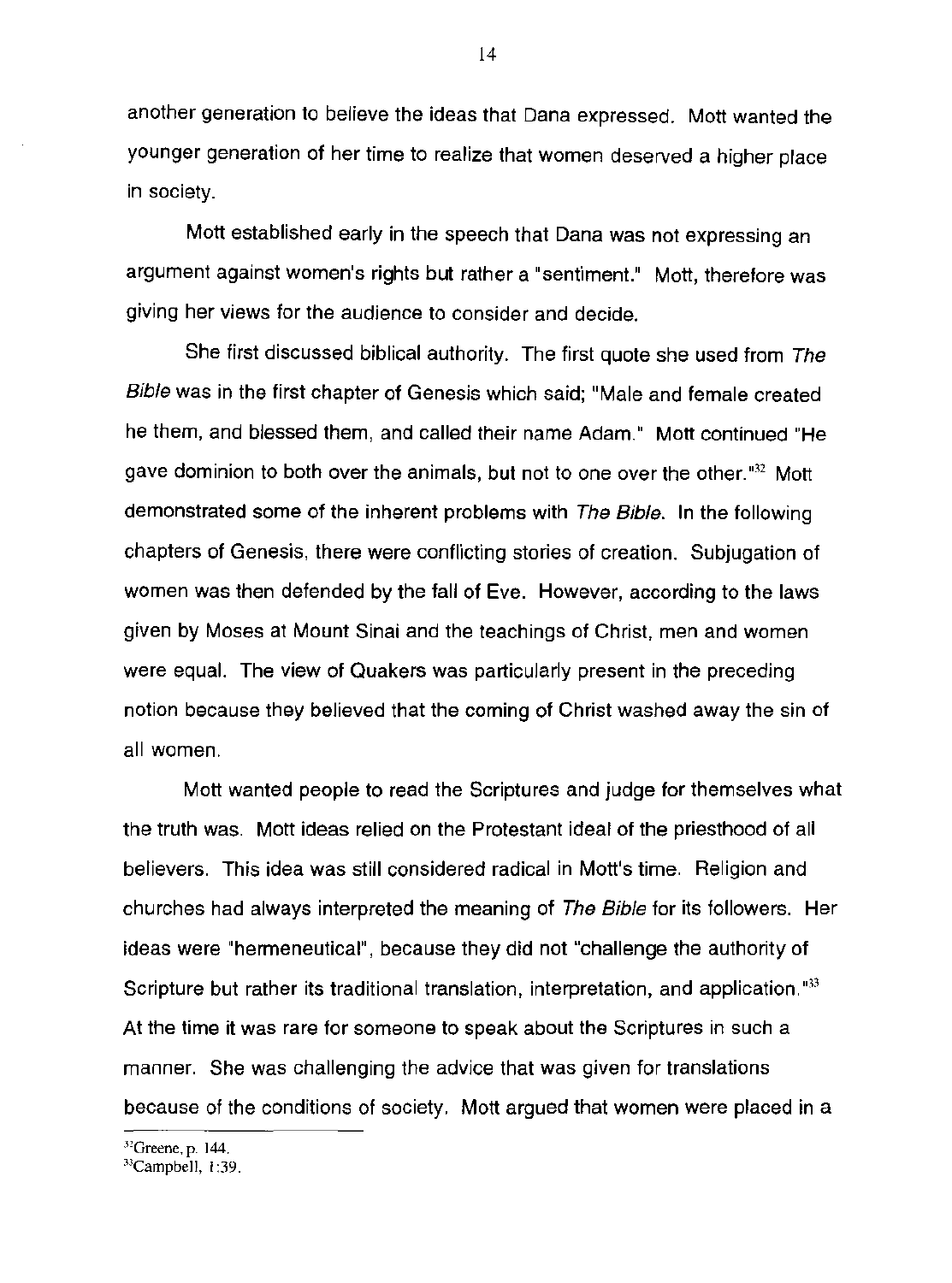**lower status not because that was the way it was intended; rather it was due to**  the translation made by men.

Moving from the discussion of the interpretation of the Scriptures, Mott discussed the presence of women in public society. She challenged the idea **that women who were involved in reform were "mannish" or "unsexed" which**  was the primary argument Dana used in his speech. She was living proof that a **woman could be active and still maintain her femininity. Matt was married and had children, yet she was still active in many different reform movements. She**  also cited Dorothea Dix and Elizabeth Fry, who were both involved in prison **reform, as women who successfully balanced their outside activities without sacrificing their womanliness. 34 Mott refuted Dana's claim that women could not**  handle both a private and a public life.

Mott was also attacking the cult of true womanhood in her speech. She attacked the idea that a woman should only be an ornament. She turned the tables on the traditional arguments against women by stating women could only become "true women" by removing all the barriers and prejudices in their way. She said that a "true woman" should be educated and allowed full rights. She demanded that a unisexual moral standard was developed to judge all  $people.<sup>35</sup>$ 

According to Mott, when a unisexual standard was applied, the question of what woman wanted became clear. Mott stated; "She asks nothing as favor, but as right, she wants to be acknowledged a moral, responsible being."<sup>36</sup> Mott demonstrated that women were not asking for anything outrageous by being afforded their rights. Women were not stealing anything from men. If women had full equality that would not lessen the equality of men.

**<sup>3-</sup>IBacon, p. 135.** 

**J'Campbell, 1** :42.

 $^{36}$ Greene, p. 154.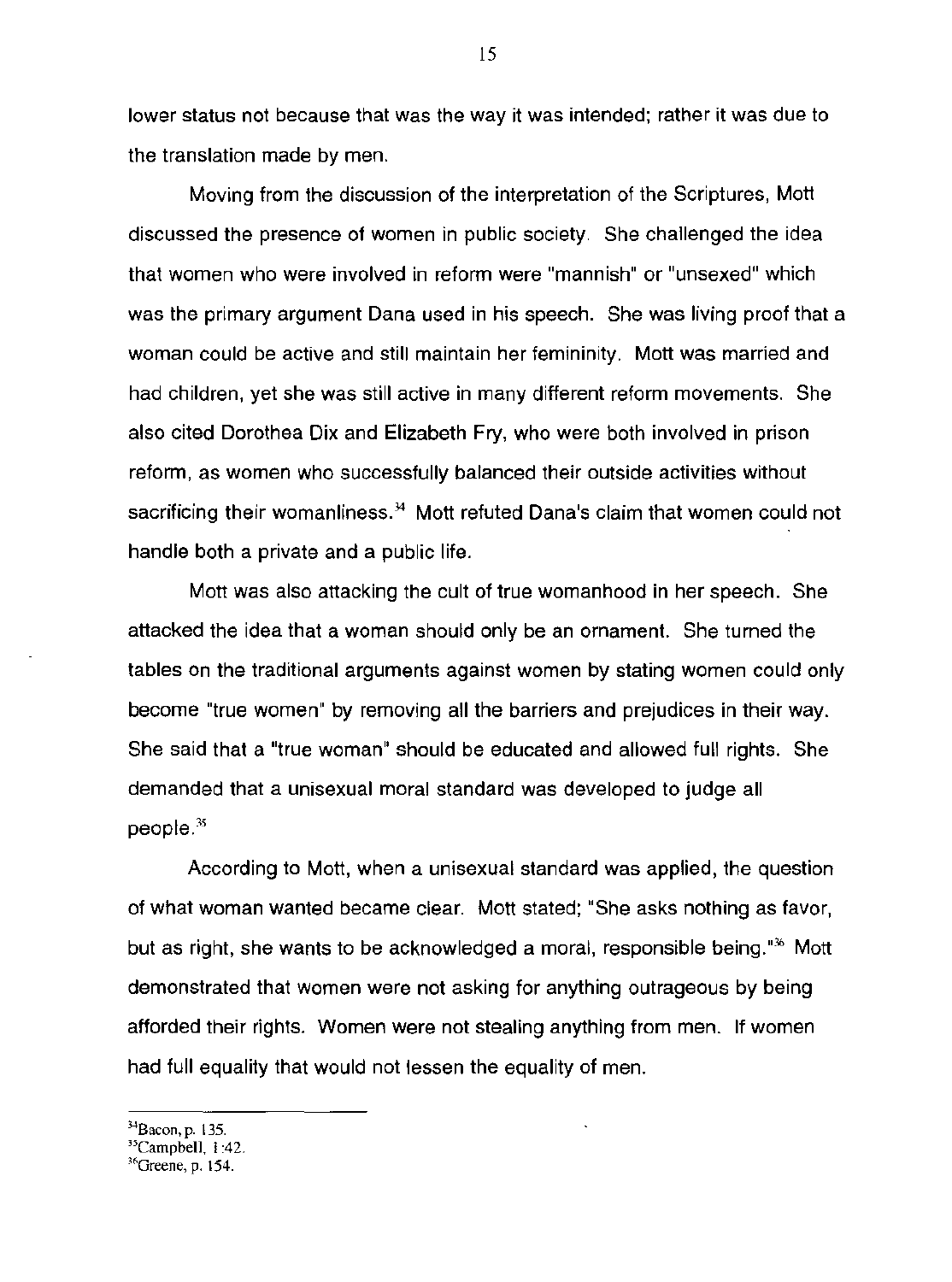**Mott did not advocate in government or voting for women. She stated: Far be it from me to encourage women to vote or take active part in**  politics, in the present state of our government. Her right to the elective franchise however, is the same, and should be yielded to her, whether she exercise that right or not. $37$ 

Mott understood that women should be given their rights whether they decided **to use them or not. She was not encouraging all women to revolt and take their place in government. Far from that, she was actually encouraging women to make their own decisions.** 

**The speech "Discourse on Woman" was about making decisions. It was**  the decision of the generation after Mott to evaluate the traditional view of the Scriptures. It was the decision of those women to fight for their rights or not. It **was a woman's decision whether she chose to be active in reform. Mott demonstrated that it was not, a man's decision to place woman in a lower position. She cited evidence that allowed men and women to decide on their own what a woman's place was.** 

Later in Mott's life, she delivered the speech" The Mothers Should Depart and Give Place to the Children." This speech was delivered at the Eleventh National Woman's Rights Convention in 1866.<sup>38</sup> The speech stands **as an example to encourage the younger women involved in the movement to**  step up and take their place in the leadership. She was making an appeal to women not to settle with the rights they had gained, but to fight to attain full **citizenship.** 

The speech itself was organized as an appeal. She stated a few of the changes that had already occurred in the twenty years the movement had been **in existence. She also encouraged the women not to become frustrated with the amount of time it was taking to achieve change in the laws and society.** 

 $<sup>37</sup>$ Greene, p. 156.</sup>

 $^{38}$ Greenc, p. 267.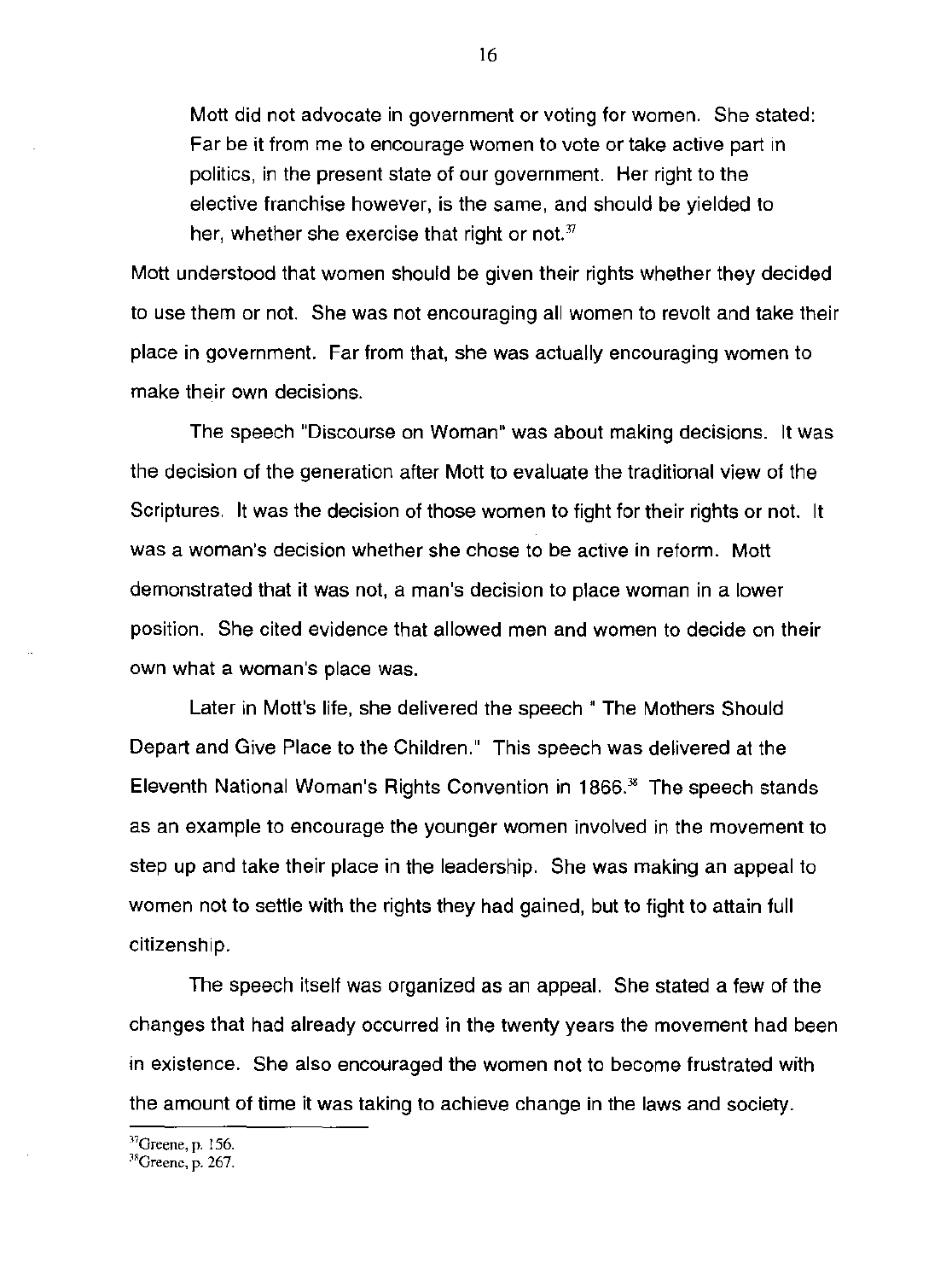The first section of the speech dealt with some of the achievements of the first twenty years. Mott began with Blackstone's definition of marital law; "husband and wife were one, and that one was the husband."<sup>39</sup> She then stated; "We labored therefore to change the law, so as to recognize the wife as a person with civil rights. $40$  She discussed the fact that all the appeals made to the different state legislatures were received favorably.

Matt continued in her speech to say that it was her hope that it would not take as long to change society as it did to create the society that degrades **women. She was optimistic that change would come because of the abolition**  of slavery. Matt said; "Abolitionists never anticipated that we should live to see the work accomplished, and yet a great work has been wrought."" She likened the oppression of women to that of slavery. She stated:

**As it was not true, that the slave was satisfied with his condition of**  slavery, it only proved the depth of his degradation, for liberty was **no less a blessing because he was ignorant of it. So when woman assert again and again that she has as many rights as she wants, it only gives evidence to the depth of her degradation.<sup>42</sup>**

Mott refuted the arguments of those women who were against suffrage. She felt those women should be pitied because they did not realize how fully they had been oppressed.

According to Matt, the slavery that women were subjected to was being **recognized by all parts of society. As more women became involved in new professions, people saw their equality. Women were now physicians and**  accepted as public speakers. Matt alluded to these things to show what **progress that women were making in the world-l<sup>3</sup>Matt discussed her** 

- ~IGreene. **p. 268.**
- **-l"Grecne p. 269.**

**JYOreene, p. 267 .** 

**<sup>.\(</sup>IOreene. p. 267.** 

**<sup>-</sup>I'Grecnc, p.** 270.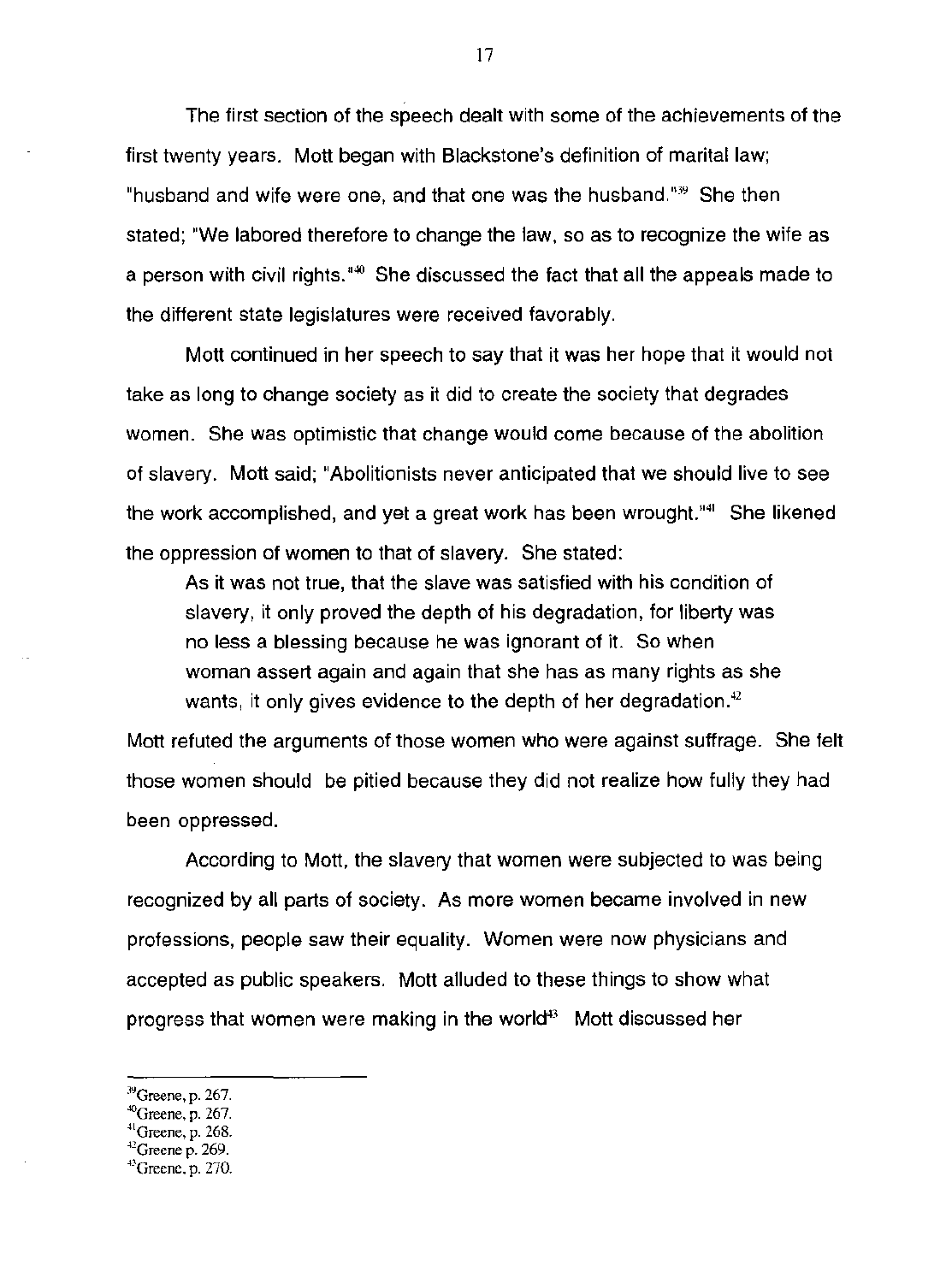experience at the World Anti-Slavery Convention in London in 1840 when she **was denied acceptance because she was a woman. In 1866, that would not**  have had happened. There had been progress.

At the end of her speech, Mott appealed to the women of her audience to learn the history of the movement from the beginning. She told them to honor Mary Wollstonecraft as the pioneer of the Woman's Rights Movement. She **commanded women to in her words: "note the progress of this cause, and know now that Woman's redemption is at hand, yea, even at the doors."44 She was encouraging the women to give the movement all they had because their goal was near.** 

The speech "The Mothers Should Depart and Give Place to the Children" **was used to persuade her audience not to give up or become frustrated. It was given during a time when women were becoming divided over some very basic issues. The Civil War was over, and women were tom over the issue of who deserved the vote first. Mott was congratulating the women for the advances**  that had been made, but encouraging them not to give up yet. It was important because the original leaders of the movement were getting older and they **needed to recruit more women to the cause.** 

Lucretia Mott was a dedicated speaker. She spent her life speaking on behalf of the issues that bothered her. She did not shy away from the conflict that came with leading a public life. Mott used the conflict to develop herself into a stronger person. She played a crucial role in the Woman's Rights **Movement. Her style of speaking served to gain acceptance for other women because she was not confrontational and aggressive. She demonstrated that a woman could still be feminine and involved in moral reform.** 

18

 $H$ Greenc, p. 270.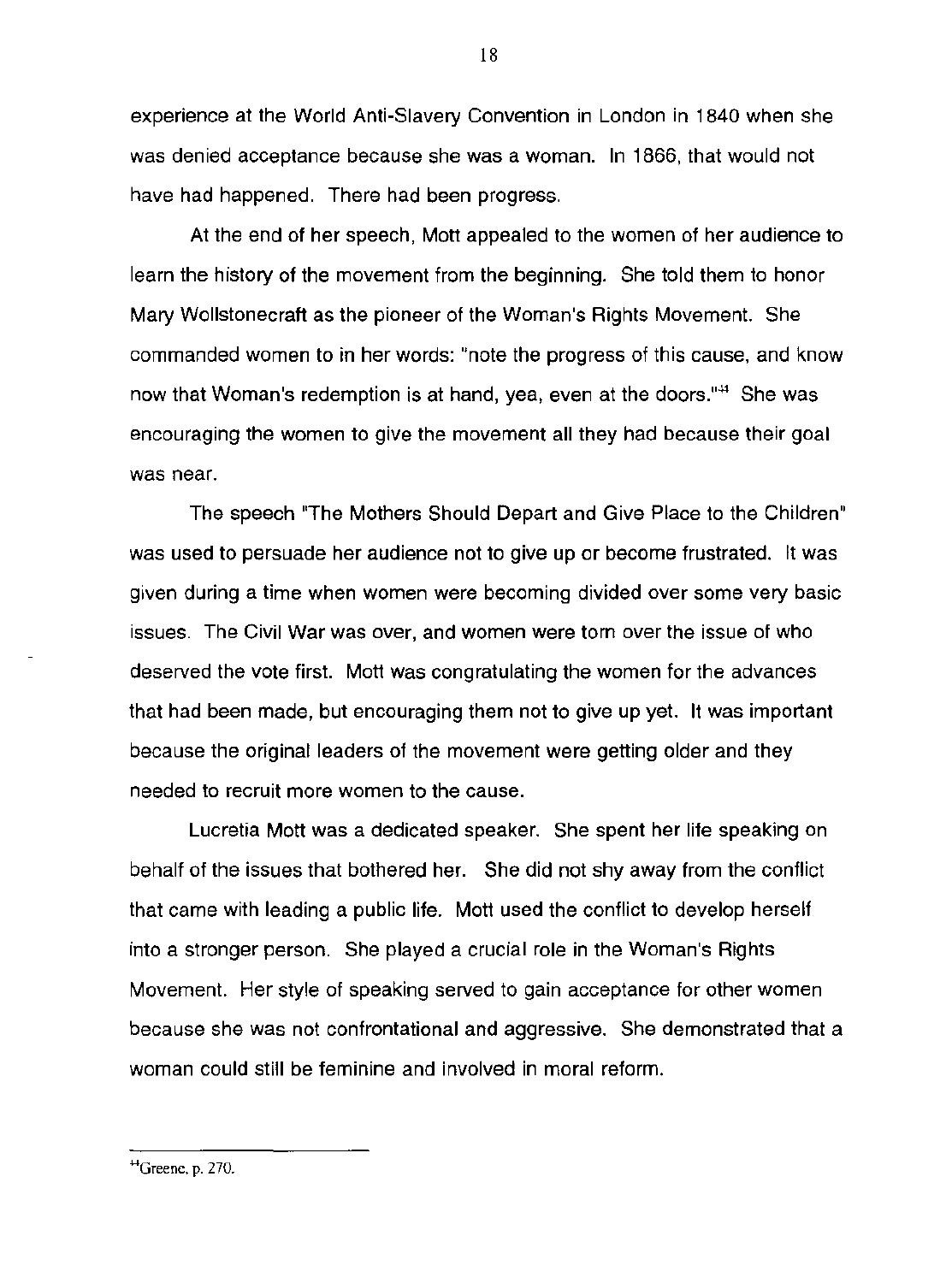### *(:§.iiMbcth 6'a-81' Cfita-nttln Cl.(?dr,xl bein§s CdR dlt/P Ju8§e* 0/ *dtlters bp tltemsell'es .•*

Elizabeth Cady Stanton the name invokes an image of strong womanhood. Cady Stanton along with a few others gave birth to the women's **suffrage movement. She devoted her life to the education and improvement of women. As a speaker, the power of her oratory inflamed audiences across the**  country, both those in favor and those not. She was radical in her thinking. She **believed men and women were equal. She believed women were entitled to vote. She held radical opinions on subjects ranging from abortion to divorce to**  work laws.<sup>45</sup>

Cady Stanton's power of oratory, was a skill few women had during the time period. She had a natural ability when it came to speaking in public. Cady **Stanton delivered hundreds of speeches in her lifetime. To understand her it is**  important to analyze her speeches. There are three speeches which will be analyzed; the 1848 Speech at the Seneca Falls Convention, the Address to the New York Legislature, Joint Judiciary Committee in 1854, and finally her last speech "The Solitude of Self."

On July 14, 1848 a small announcement appeared in the Seneca County *Courier:* 

**Seneca Falls Convention** 

**Woman's Rights Convention.- A convention to discuss the social,**  civil, and religious condition and rights of woman, will be held in the Wesleyan Chapel, at Seneca Falls, N.Y., on Wednesday and Thursday the 19th and 20th of July, current; commencing at 10 o'clock AM. During the first day the meeting will be exclusively for **women, who are earnestly invited to attend. The public are**  generally invited to be present the second day, when Lucretia

<sup>&</sup>lt;sup>45</sup> Beth M. Waggenspack, The Search for Self-Sovereignty (Westport, CT: Greenwood Press, 1989), p. 1.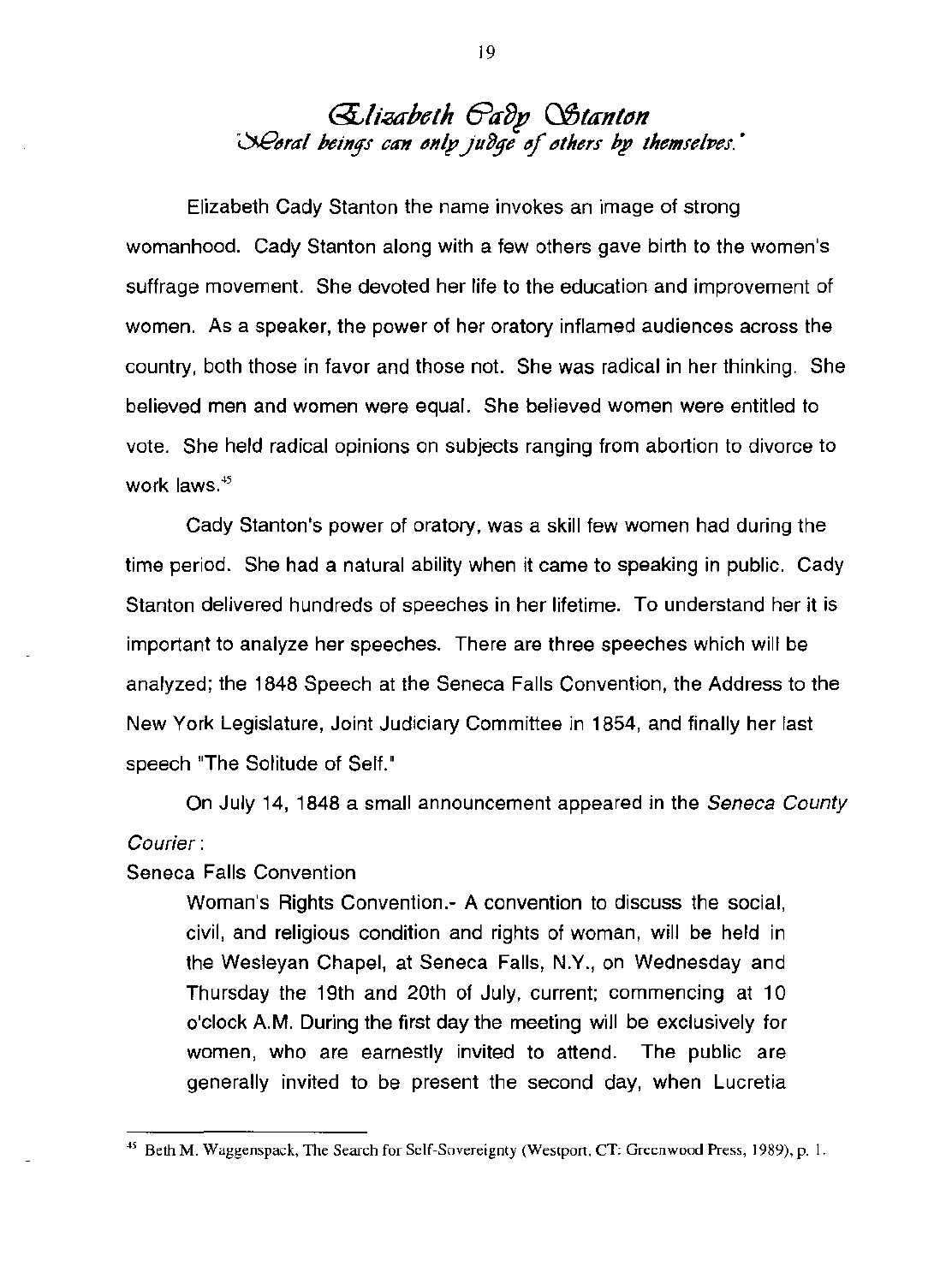Mott, of Philadelphia, and other ladies and gentlemen, will **address the convention.<sup>46</sup>**

This announcement led to a fury of activity on the part of the organizers who were: Elizabeth Cady Stanton, Lucretia Mott, Mary Ann McClintock, Jane Hunt, and Martha C. Wright.<sup>47</sup> Cady Stanton recognized that there needed to be some kind of clear manifesto that stated their grievances and would guide future action. The result was to adapt the Declaration of Independence to their needs. They organizers drew up "The Declaration of Women's Rights and Sentiments" which Cady Stanton presented to the Convention.<sup>48</sup>

Elizabeth Cady Stanton also gave her first speech in public at the **Convention. Immediately this is clear to readers today by the nervousness**  displayed in the opening words of the speech, "1 should feel exceedingly diffident to appear before you at this time, having never before spoken in public, **were I not nerved** by a **sense of right and duty,"49 However, the speech Cady Stanton displayed none of the rhetorical weaknesses characteristic of many first**  speeches. Cady Stanton gave a well organized and impassioned speech **addressing a wide range of concerns for women.** 

The first part of Cady Stanton's speech was devoted to responding to the three major claims of superiority (intellectual, moral, and physical) that men used to defend their injustice to women. She argued that none of the claims **made could be proven until women were given the exact same opportunities as**  men were. Cady Stanton stated: "Man's intellectual superiority cannot be proven a question until woman has had a fair trial."" Cady Stanton was clearly challenging the idea that men were intellectually superior. **In** fact, she stated

<sup>&</sup>lt;sup>46</sup> Elizabeth Cady Stanton, Susan B. Anthony, and Matilda Joslyn Gage, History of Woman Suffrage 6 **volumes (New York: Amo & The New York Times, 1969) 1:67.** 

**<sup>47</sup> Waggenspack, p. 19.** 

<sup>48</sup>**Waggenspack, p.** 20.

<sup>49</sup>**Karyn Kohrs Campbell, Man Cannot Speak for Her: Key Texts of the Early Feminists 2 Volumes (New York: Praeger Publishers, 1989) 2:42. 5IICampbell. 2: 46.**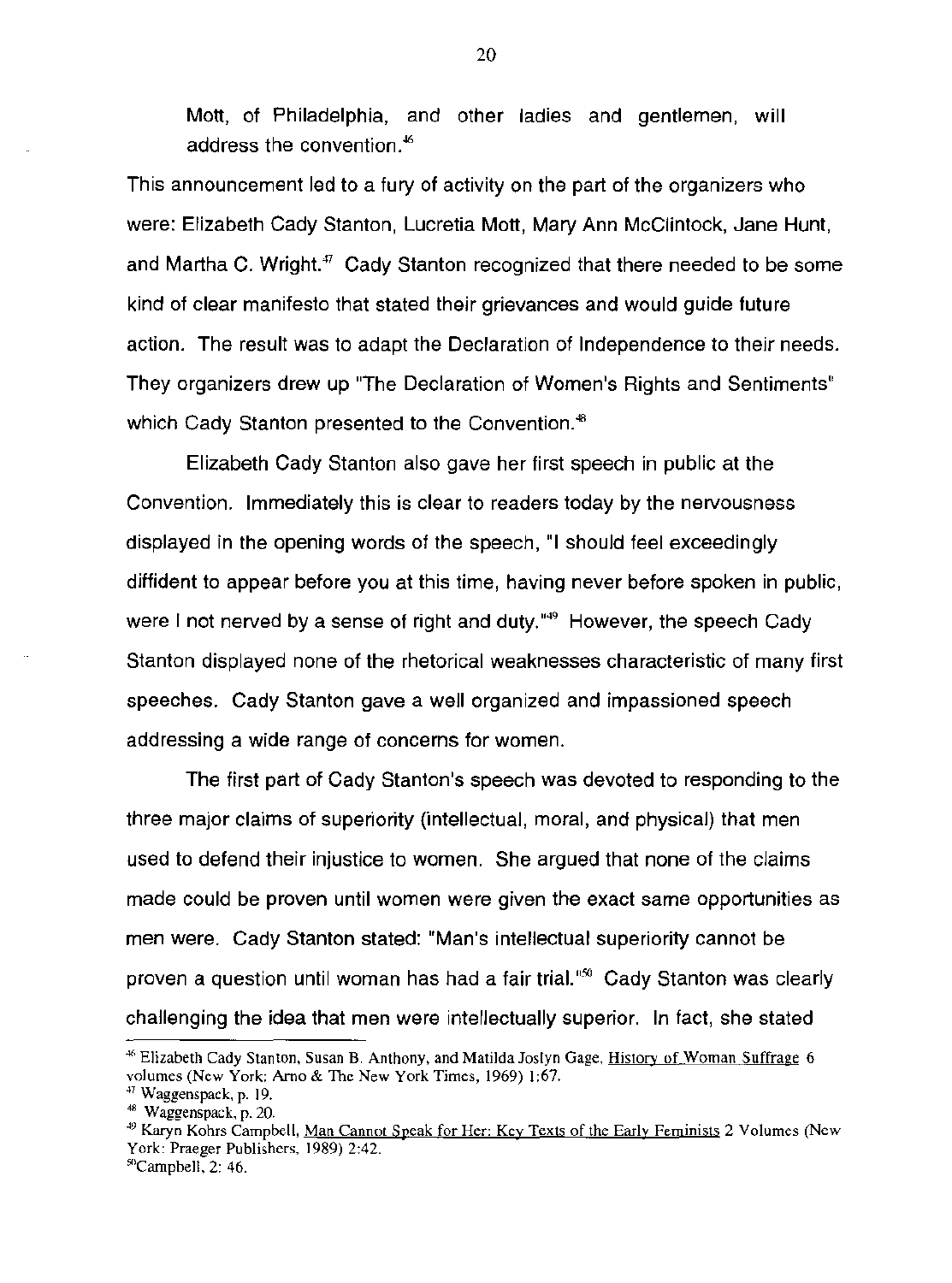**that it was impossible to even consider such a question. In each of the claims**  men made for being superior, Cady Stanton attacked and demonstrated how each was false. She consistently employed natural rights principles to explain **her radical rationale.** 

Using the natural rights principles, Cady Stanton defended the demand for women's suffrage. She reaffirmed that the right to vote was an integral part **of a person's natural rights, regardless of the individual's situation.<sup>5</sup> ] She commented that it was an injustice that idiots, drunkards, and ignorant**  foreigners all had the right to vote but American-educated woman could not. Cady Stanton could not understand how any person could defend such a practice. Cady Stanton also refuted the arguments that were made against **woman suffrage.** 

A common argument employed by those against suffrage was polling **sites were not places a women should frequent because of violence and**  vulgarity. Cady Stanton responded by stating:

**Much is said of woman's influence, might not her presence do much toward softening down this violence, refining this vulgarity?**  Depend upon it, the places that, by their impure atmosphere, are **unfit for women, cannot but be dangerous to her sires and sons."52** 

Cady Stanton felt that if these place were so unfit for women then it was their responsibility to make it fit for all, including men.

Cady Stanton was skilled in answering all the arguments used to oppress women. She demonstrated this ability throughout her speech to the Convention. She responded to theological, biological, and sociological rationales that defended woman's limited sphere. ${}^{53}$  For her first public

**<sup>51</sup>CampbeU, I: 61** 

**<sup>52</sup>CampbeU, 2: 55.** 

**<sup>5)</sup>Campbell, 1:** 59.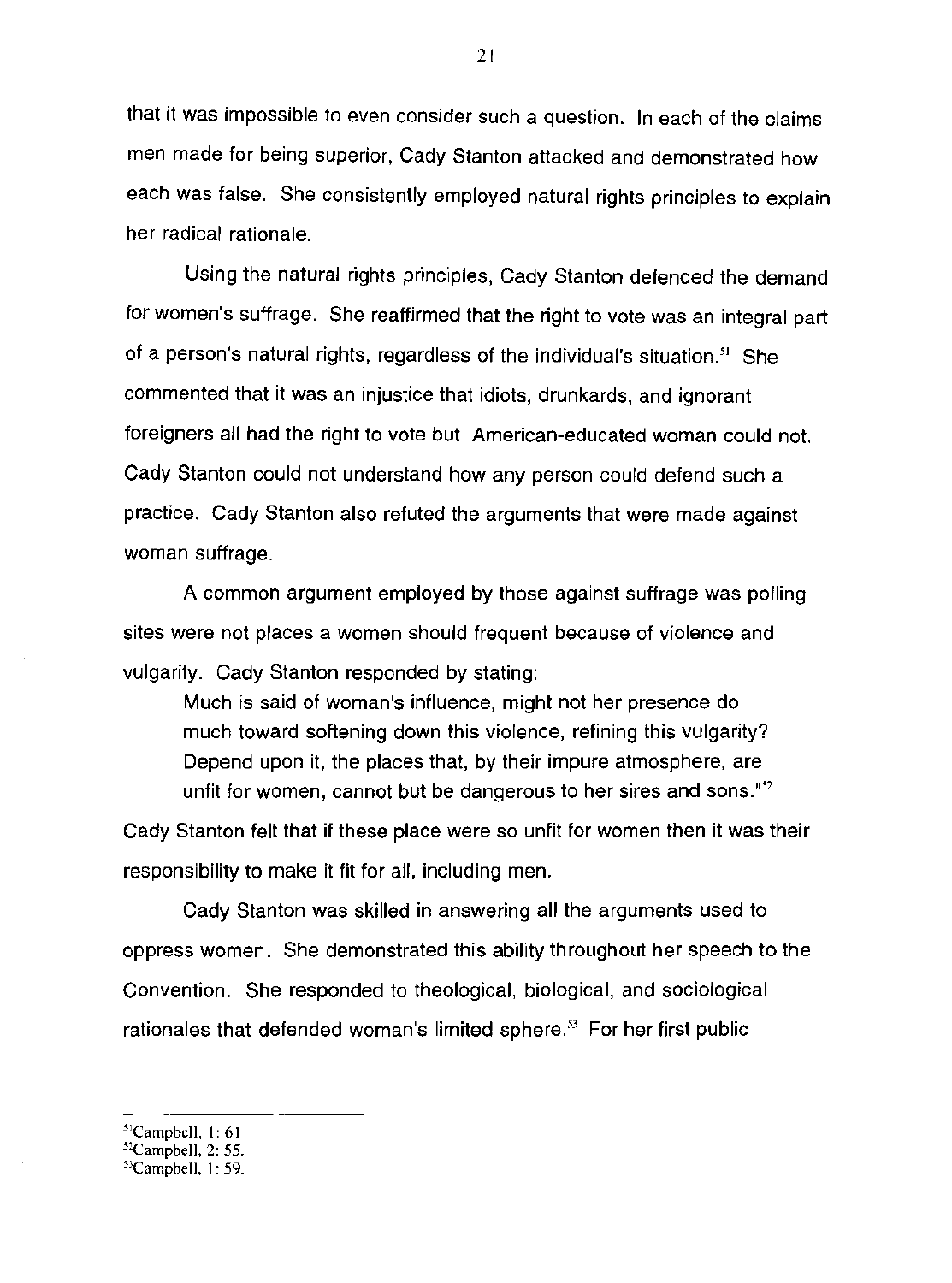appearance Cady Stanton delivered a speech that established the key issues **of the new movement.** 

Elizabeth Cady Stanton continued her speaking career by being the first woman to ever address a state legislature. In 1854, Cady Stanton addressed the New York State Legislature. In this address, which was also given at the New York State Woman's Rights Convention, Cady Stanton described the legal position of women in the United States.<sup>54</sup> She also demanded revision in the **New York State constitution that would create equality among men and women.**  When describing the legal position of women, she broke the position of women **into four categories: woman as woman, wife, widow, and mother.** 

**In the first section she discussed woman as a woman. Cady Stanton**  established her case and defended her assertions. She knew she was **addressing a group of men who were not sympathetic to her cause. She knew**  that she must go beyond getting them to question some of their ideas and principles. She had to get the Legislature to act. Cady Stanton began this section by stating:

**Look at the position of woman as woman. It is not enough for us**  that by your laws we are permitted to live and breathe, to claim the necessaries of life from our legal protectors - to pay the penalty of **our crimes; we demand the full recognition of all our rights as citizens of the Empire State ... We have every qualification required**  by the Constitution, necessary to the legal voter, but the one of  $sex.<sup>55</sup>$ 

**Cady Stanton was establishing how absurd the notion was that a woman was**  incapable because of her sex. She demonstrated that men were not being consistent. They recognized women as moral and rational beings, yet they

<sup>5~</sup>Waggenspack, p. 51.

 $<sup>55</sup>Stanton, 1: 595.$ </sup>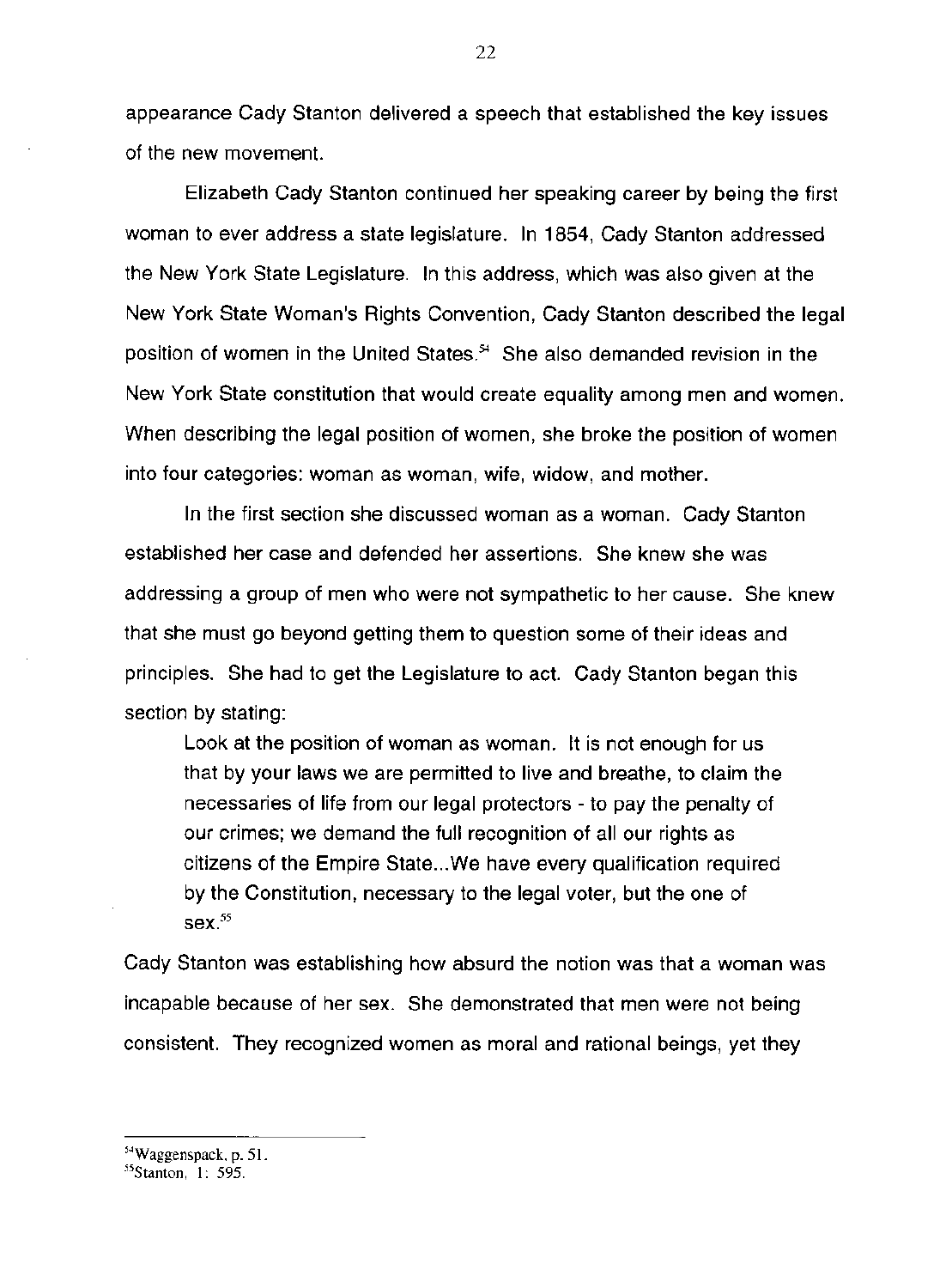denied women the privileges of acting like such beings. The very tools of **citizenship were placed just out of reach for women.** 

**As a citizens of the state, women were expected to follow laws and obey the Constitution. However, Cady Stanton demonstrated while women were**  expected to obey the laws they could not participate in the enactment of laws. She also demonstrated how the law had a higher regard for a poor free Black man than the most educated wealthy female.

**Cady Stanton also demonstrated the injustice that occurred because**  women were not allowed to sit on a jury due to their status. Yet, a jury could still try a woman without having any of her peers as part of the jury. She describes a hypothetical situation where a woman was forced to kill her own child **because she was unmarried and been seduced by some man. She used persuasive language to express the injustice this woman would face because**  there would not be women in the jury who could understand her feelings.

**After discussing a woman's position under the law, Cady Stanton discusses woman as wife. In this section, Cady Stanton first developed her "contract" argument which she used in many later speeches.<sup>56</sup>Cady Stanton said, "But if you regard marriage as a civil contract, then let it be subject to the**  same laws which control all other contracts. Do not make it a kind of halfhuman, half - divine institution, which you may build up, but can not regulate." $\mathbb{F}$ She described in depth the laws governing the making of contracts stating that a man had to be twenty-one to buy land or a horse. A man was not governed by **those same rules if he married. Cady Stanton said:** 

Upon what principle of civil jurisprudence do you permit a boy of **fourteen and a girl of twelve, in violation of every natural law, to** 

<sup>56</sup>Waggenspack, p. 52.

<sup>57</sup>Stanton, I: 598.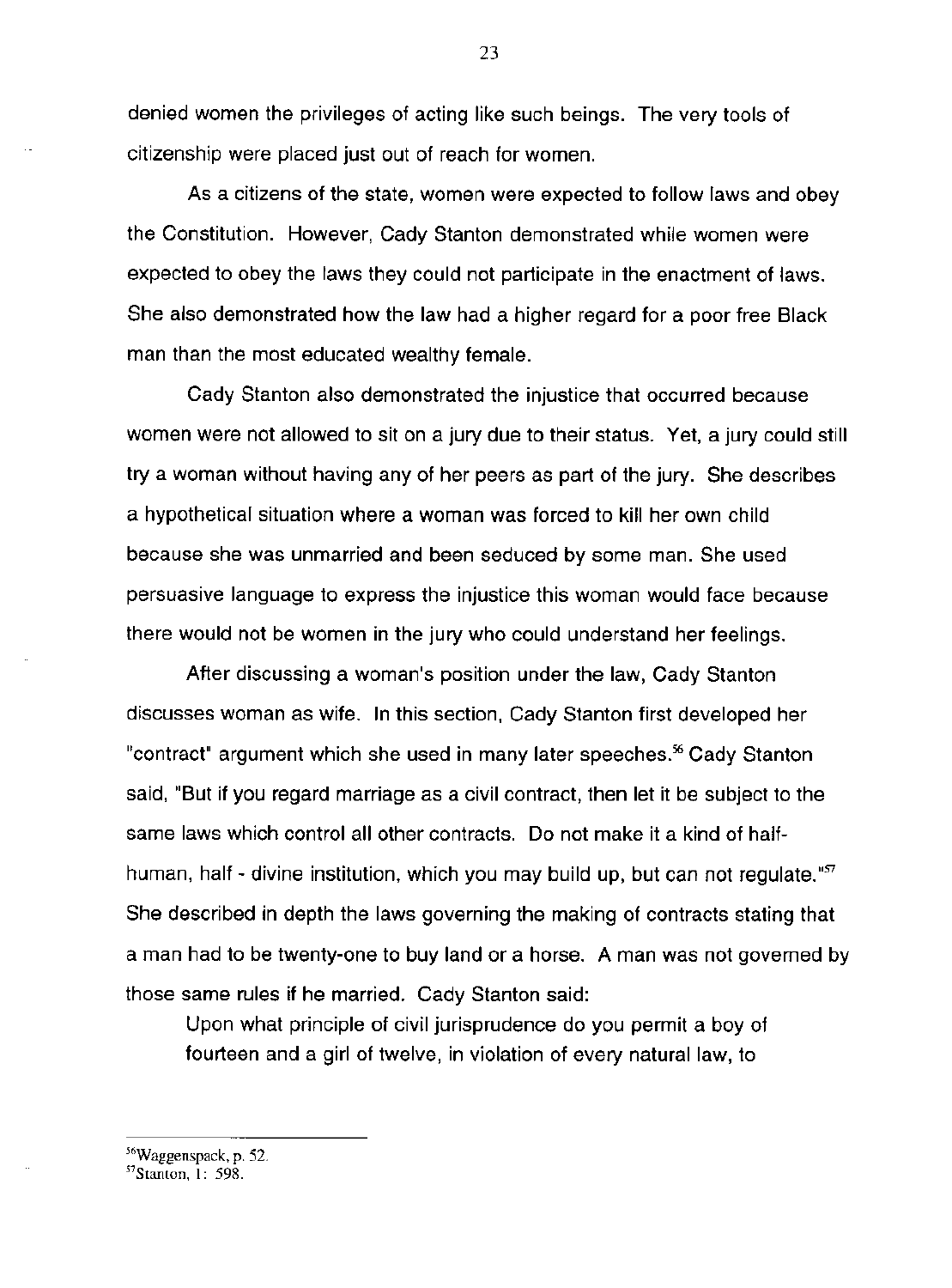**make a contract more momentous in importance than any other,**  and hold them to it, come what may.<sup>58</sup>

Cady Stanton again was developing her later arguments for divorce. She alluded to signing the marriage contract as instant civil death. She stated that the law violated all of woman's God-given rights because it was controlled by **man.** 

Cady Stanton third point concerned widows. It was commonly believed that a widow had many privileges and powers not accorded to other women. There was an illusion that man treated a widow fairly. In theory, it seemed widows were cared for by the laws. In reality widows were abused by the laws. If a woman's husband died without leaving a will, the law seized all but a third of the house and land for itself. It was a falsehood that widows were left with a large inheritance when their husbands died. Cady Stanton continued to argue **that the widow also was taxed without representation. In all ways the widow was denied even the most basic rights.** 

Cady Stanton's final point concemed the position of motherhood. She **pointed to the inconsistencies that gave men absolute power** *over* **a child.**  Fathers had full legal rights over any children until the age of twenty-one. A father could apprentice out children without the mother agreeing. He could force the children to be degraded by being molested or "bound to the owner of a **brothel."5') A father was also granted the children in cases of separation, with no**  regard given to his character. Cady Stanton stated, " Thus by your laws, the child is the absolute property of the father, wholly at his disposal in life or at death."<sup>60</sup> She established why the laws needed to be changed. In the final section of her speech she discussed her plan of action.

<sup>&</sup>lt;sup>58</sup>Stanton, 1: 599.

 $~^{59}$ Stanton, 1: 602.

 $^{60}$ Stanton, 1: 602.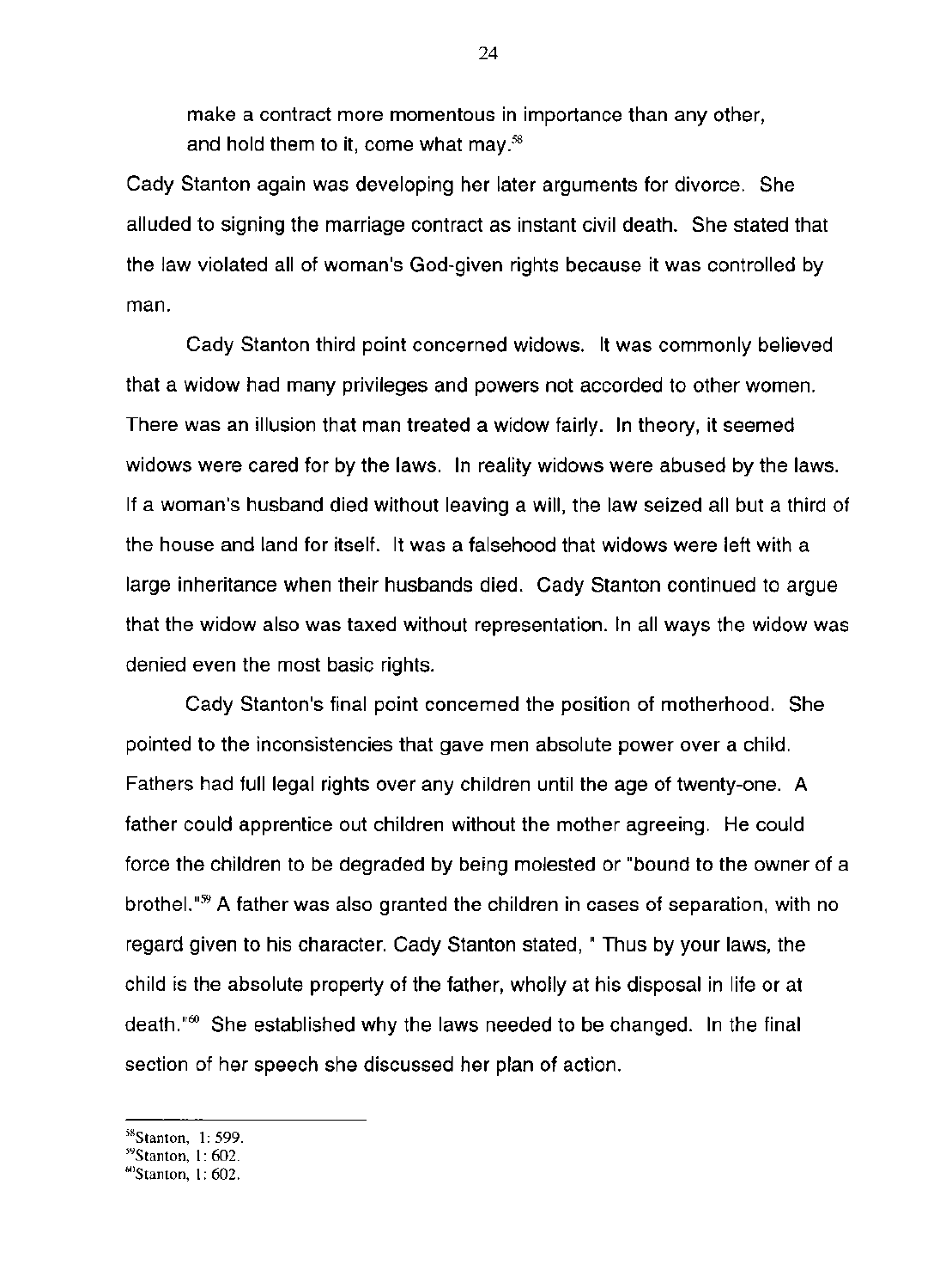Cady Stanton asked for women to be treated equally under the law. She **did not ask for any special considerations, only the same protection that was**  afforded to men. Cady Stanton stated: "Christ's golden rule is better than all the **special legislation that the ingenuity of man can devise: 'Do onto others as you**  would have done onto you.' This, men and brethren is all we ask at your hands.<sup>"61</sup> She touched upon the basic want of the suffrage movement: women just wanted to be recognized as equal beings.

Elizabeth Cady Stanton's finest speech was the "Solitude of Self" speech given in 1892. The speech was delivered three times over a three day period. The last presentation was made to the Senate Committee on Woman Suffrage. This speech was her last presentation to Congress. "The Solitude of Self" speech was different from her other speeches in the structure and content.

At the beginning of Cady Stanton's speech she reflected that all people **were "an imaginary Robinson Crusoe, with her woman Friday on a solitary island."62 She began the speech with a strong image of each person being in**  isolation from the world. She continued her exploration into the solitude of self **by discussing a woman's place as a citizen, a woman, and the "incidental**  relations of life, such as mother, wife, sister, and daughter.<sup>"63</sup>

The content of the speech relied on the single issue solitude of the self. **She demonstrated in numerous ways how each person is alone in his or her existence. Cady Stanton said:** 

We come into the world alone, unlike all who have gone before us; **we leave it alone, under circumstances peculiar to ourselves. No mortal has ever been, no mortal ever will be like the soul just**  launched on the sea of life... Nature never repeats herself, and the **possibilities of one human soul will never be found in another.61.** 

 $<sup>61</sup>Stanton, 1: 604.$ </sup>

<sup>62</sup>Campbcll. 2: 372.

<sup>63</sup>Campbell. 2: 372.

 $^{64}$ Campbell, 2: 374.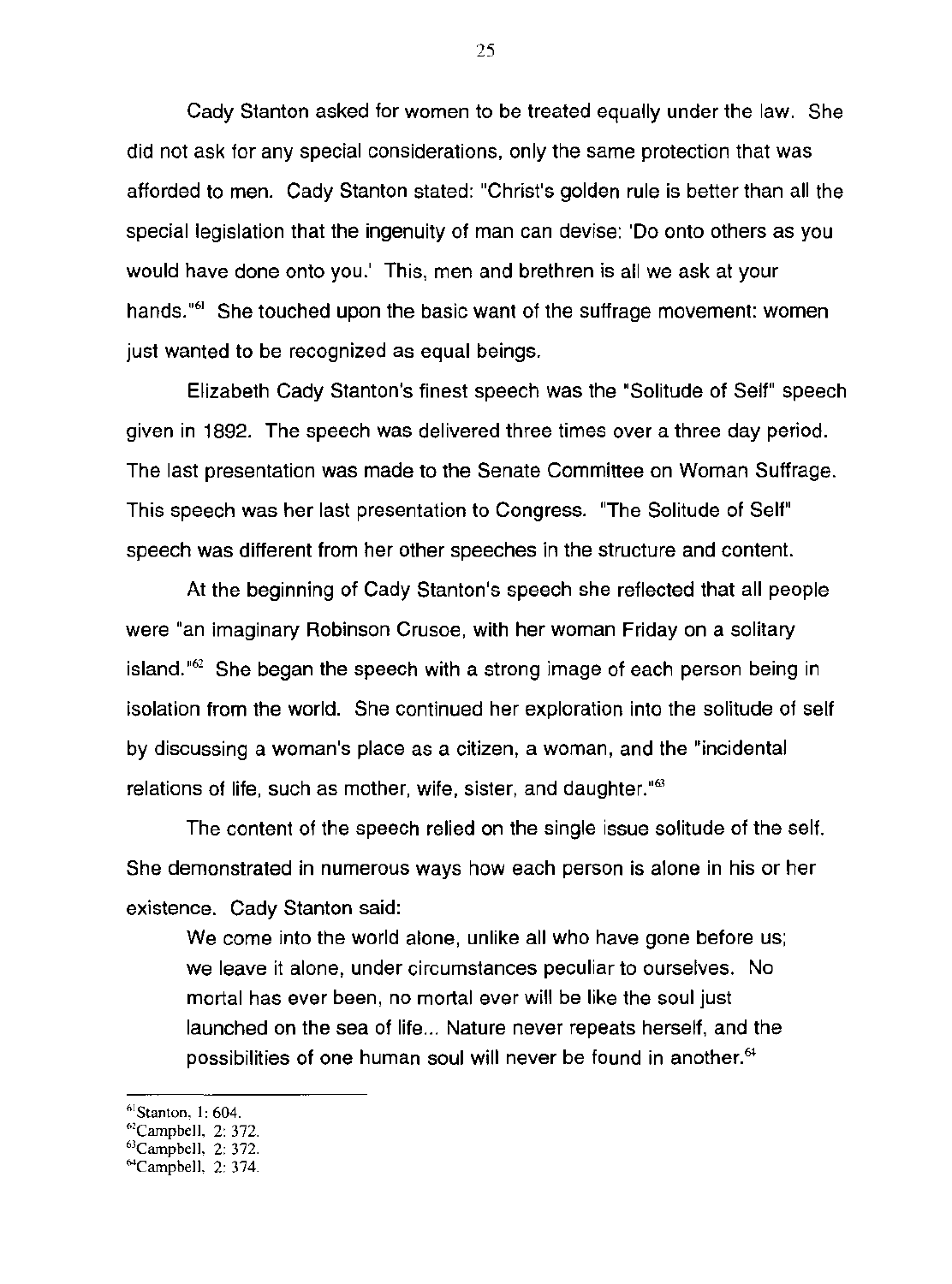Cady Stanton was clearly stating that each person is an individual. That individual must be self dependent. She was offering the finest reason of all for equality for women, the reason that each person regardless of gender had a self and must therefore become self dependent.

A person can only be self dependent when afforded the full rights of citizenship and education. Women by necessity, according to Cady Stanton had to be allowed the opportunity to develop their abilities. In discussing tragedies she described:

In youth our most bitter disappointments, our brightest hopes and **ambitions are known only to ourselves. Even our friendship and love we never fully share with another; there is something of every passion, in every situation we conceal. Even so in our triumphs and our defeats ... When death sunders our nearest ties, alone we sit in the shadow of our affliction.<sup>65</sup>**

Cady Stanton eloquently expresses the tragedy of being alone. We will never **be able to escape ourselves, was the point she was making. As with other**  speeches, she employed a natural rights philosophy to explain herself. Actually, according to Ellen Carol Dubois in her book The Elizabeth Cady Stanton - Susan B. Anthony Reader, Stanton anticipated the existentialist **philosophy that is associated with the feminist movement of today.66** 

In "the Solitude of Self" the structure resembles a lyric poem more than a typical address. According to Campbell: "A lyric poem attempts to explore and express all facets of a feeling or attitude in a series of statements referring to a single idea or theme." $\sigma$  The speech focused on the essential solitude of the self in every aspect of life. Cady Stanton explained each aspect in life that a person faced alone from birth to death. According to Waggenspack, " The Solitude of

 $^{65}$ Campbell, 2: 377.

<sup>&</sup>lt;sup>66</sup> Ellen Carol Dubois, The Elizabeth Cady Stanton - Susan B. Anthony Reader: Correspondence Writings. Speeches rev. ed. (Boston: Northeastern University Press, 1992), p. 246.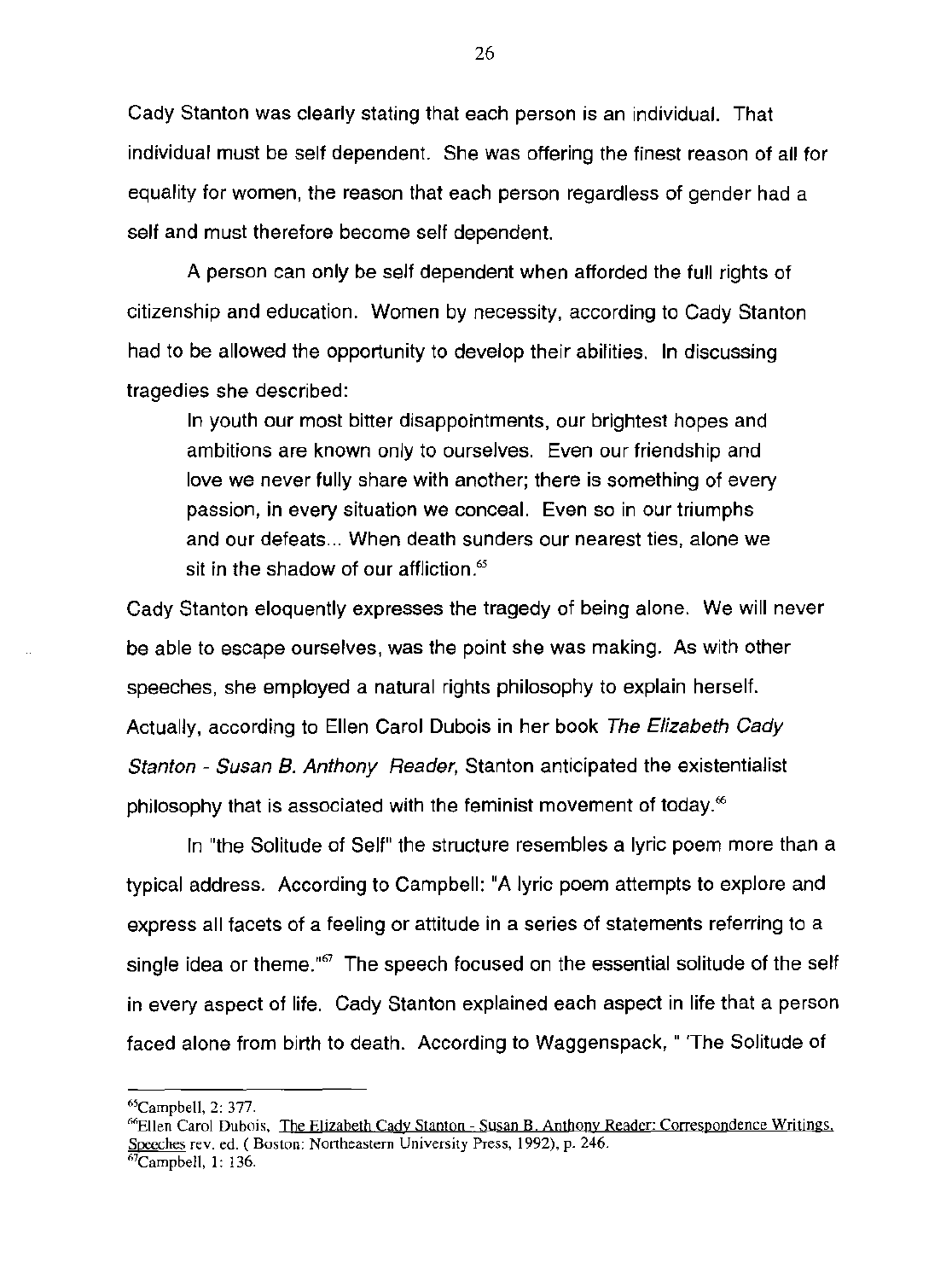Self' emphasized the tragic nature of human self dependence. It focused upon the isolation all people feel when faced with tragedy and triumph."<sup>68</sup> The speech was startling because it was so unlike anything Cady Stanton had ever **said before.** 

**The speech was the culmination of her beliefs and actions over the**  course of her lifetime. A speech such as Cady Stanton's could only be delivered by someone who had been around at the beginning of the movement, someone who knew all the arguments and suffered through the hard times. Rhetorically speaking, "The Solitude of Self" violated nearly all the traditional rules. Cady Stanton does not refute any arguments or use evidence to support her statements. She hardly even refers to any specific issues because she **knows her audience to already be familiar with them.** 

"The Solitude of Self" stood as the pinnacle of a long and distinguished career for Elizabeth Cady Stanton. The speech was profound in its simplicity. There was no possible way for any person to refute the logic Cady Stanton **uses. Frederick Douglass, the abolitionist was quoted as saying: "After her**silence.<sup>"<sup>69</sup> The impact she made on the audience with her speech is recognized</sup> by all interested in the suffrage movement.

Elizabeth Cady Stanton was the first voice of a new movement in 1848. Her determination and simple philosophy of self dependence guided her throughout her life. She was remarkable for the ability to speak in public when **the vast majority could not. She was passionate about what she believed. Whether she was speaking about temperance, slavery, or a woman's rights. She conveyed her message using strong persuasion. Her rhetoric was**  flawless. As a speaker, Cady Stanton displayed skills most acquire only after years of study and practice. Cady Stanton displayed those skills the first time

<sup>68</sup>Waggenspack, p. 87.

<sup>6~</sup>Campbel!, **p. 135.**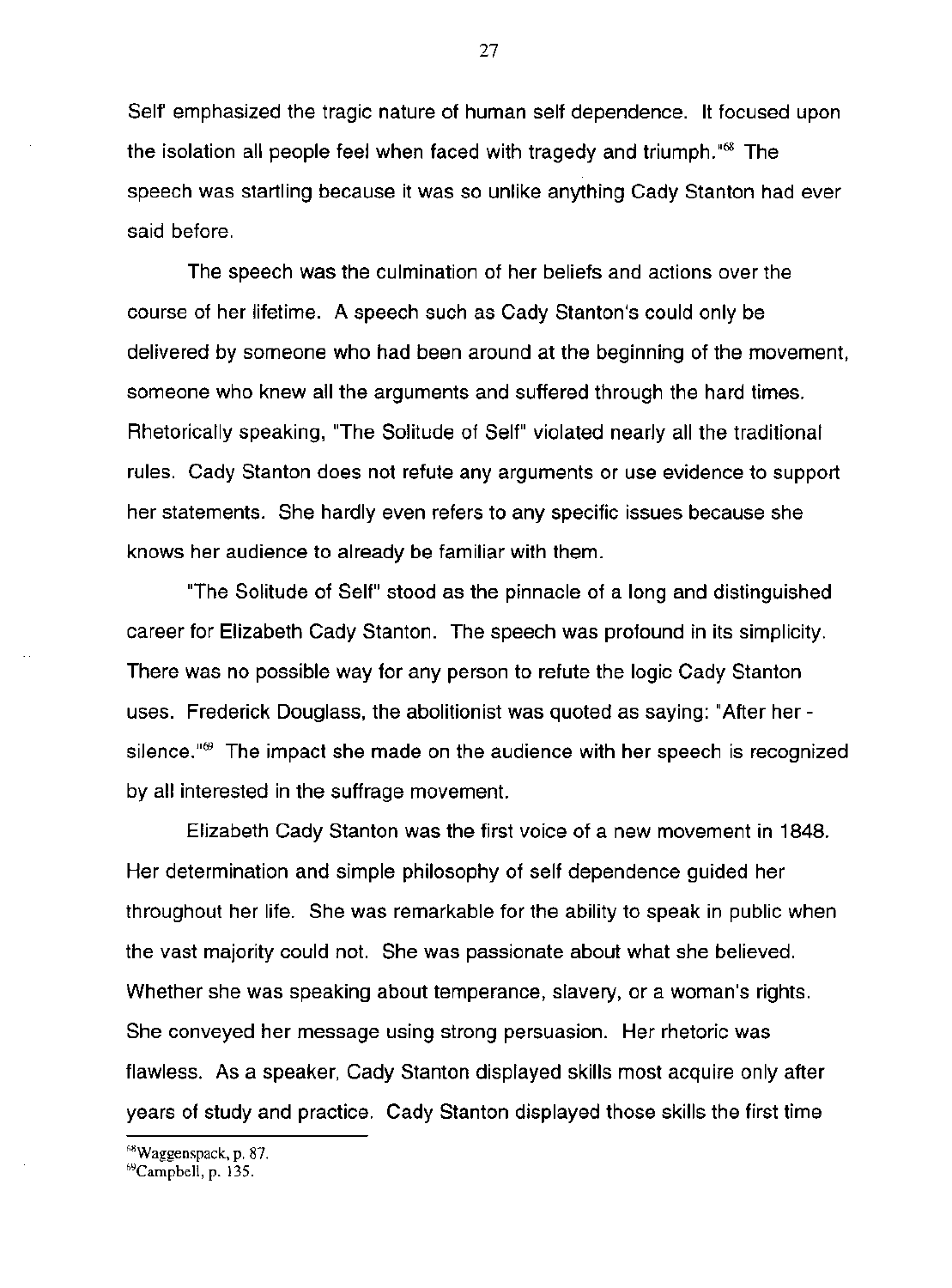she spoke in 1848. She truly was a moral being who taught other women that only they could judge themselves.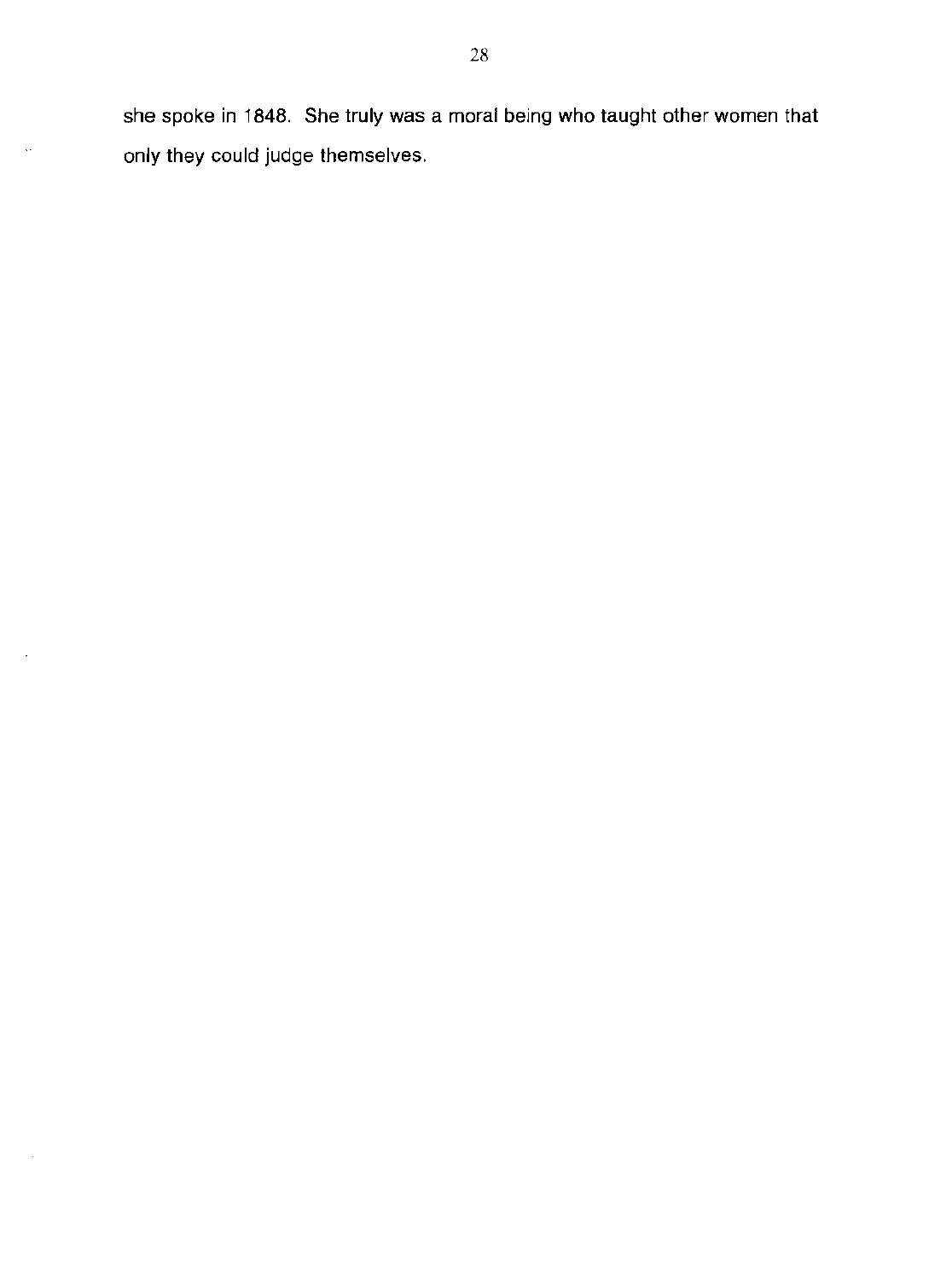# $\mathcal{L}$ ucp **\Btone** *'c:Ye.", "u, C?dUS6 P'''5'6SS6S. '*

It would seem that Lucy Stone was born to become a champion of women's rights. From a very early age she recognized the inequality that existed between men and women. As a young girl she asked, "If the law can meddle with the woman, why should not the woman meddle with the law. $"$ <sup>70</sup> **Even as a child she intuitively realized that the laws were unjust. She was adamant in her desire not to give up her independence and she knew she**  wanted to dedicate her life to woman's rights.

In Stone's quest for equality, she desired to become college educated. She was finally able to attend Oberlin College in 1843 at the age of twentyfive. $1$  It was at Oberlin that she became close to Antoinette Brown (Blackwell), with whom she shared a lifelong friendship. The friendship they had provided **Stone strength to embark on a career as an orator.** 

In the beginning, Stone lectured against slavery. However, she was **more committed to women. Working as a lecturer for Samuel May and the Anti·**  Slavery Society starting in 1848, she lectured against slavery on the weekends and for woman's rights during the week.<sup> $\pi$ </sup> She was successful financially by being a public speaker. Eventually, her family became reconciled to her career because of the success she found.

Once Stone began lecturing, she became well known for her powers of oratory. She was able to fill halls with two to three thousand listeners. It was written that she was able to change even the most stubborn opponent to her cause by the logic and skill she employed. When she was still involved in

 $^{70}$ Kerr, p. 19.

<sup>&</sup>lt;sup>71</sup>Carol Lasser and Marlene Deahl Merrill, Friends and Sisters: Letters between Lucy Stone and Antoinette Brown Blackwell (Urbana, IL: University of Illinois Press, 1987) p. 6.

 $^{72}$ Kerr, p. 52.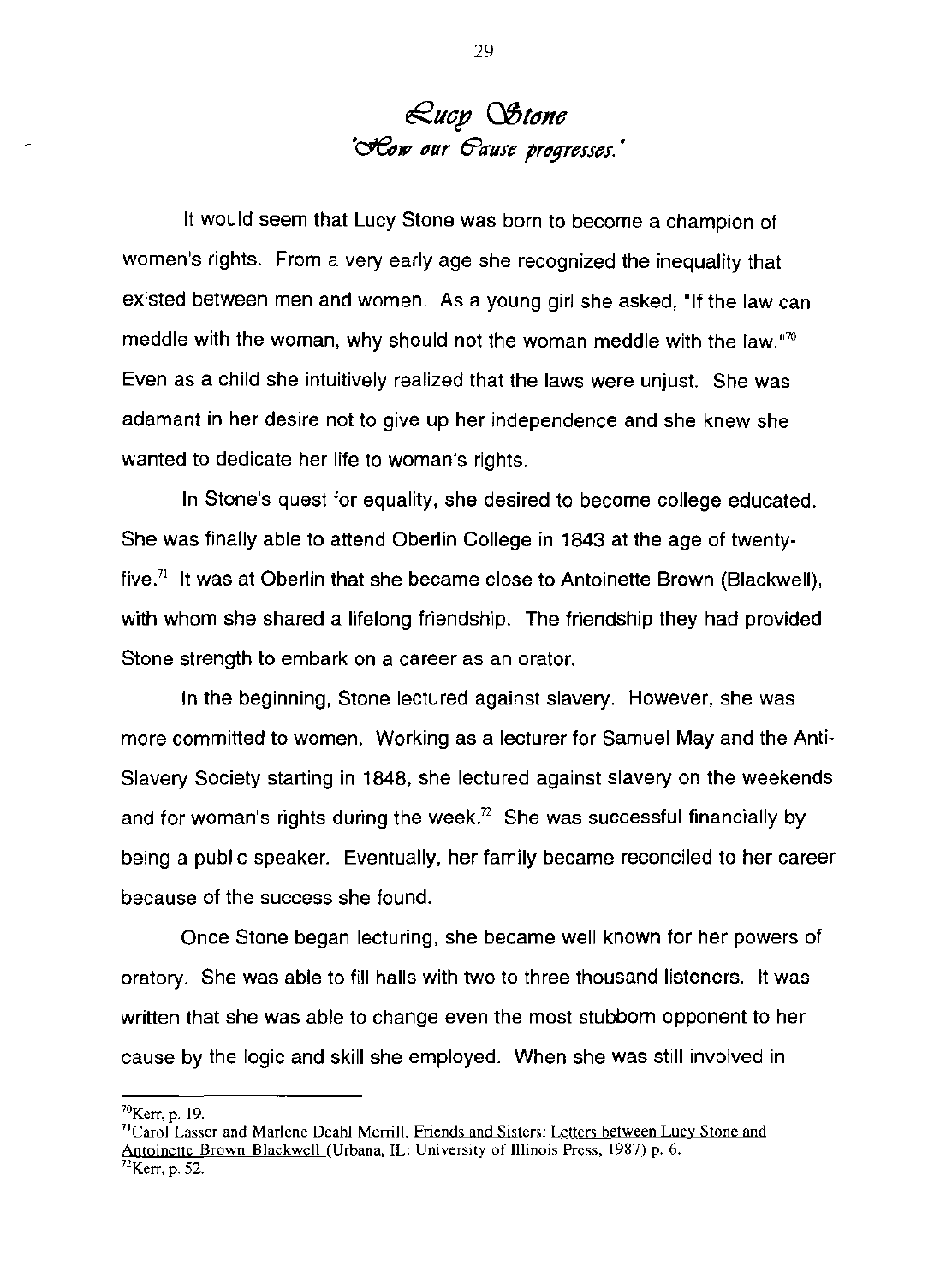lecturing about slavery, Andrea Moore Kerr wrote in Lucy Stone: Speaking Out **for Equality, about an occasion where a mob attacked the speaker's platform in**  Cape Cod. The other speakers fled but Stone and Stephen Foster, another famous abolitionist, stayed. Kerr stated:

The mob seized Foster, tore his jacket in two, and began to beat him. 'You had better run, Stephen,' Stone advised. Foster... asked, 'But who will take care of you?' Stone turned to the largest of the assailants... Taking his arm, she said, 'This gentleman will take care of me.' The startled man found himself leading her through the inflamed mob, and as they walked, she talked steadily to him...the man cleared a space around a tree stump and lifted Stone up so she could be heard. While she addressed the crowd, he brandished his club at those who tried to shout her down ... When she finished there was an abashed silence. Someone in the crowd suggested that they take up a collection to replace Foster's coat, and twenty dollars was collected for this purpose. $^{73}$ 

This story best represented the power Lucy Stone had over an audience. She **was able to win the most hostile man and audience over to her side. She even succeeded in making the audience realize how wrong their actions were**  towards Stephen Foster. She displayed courage that most men and women only dream of displaying. She was able to change people's minds with the power and passion of her oratory.

When it came time to devote herself solely to the rights of women she was just as successful. She used a style that did not attack men as oppressors of women. Instead, she would praise those who were helping women. She grasped that it was important to cultivate her audience's goodwill in order to **achieve success.** 

30

7JKerr, **p. 55**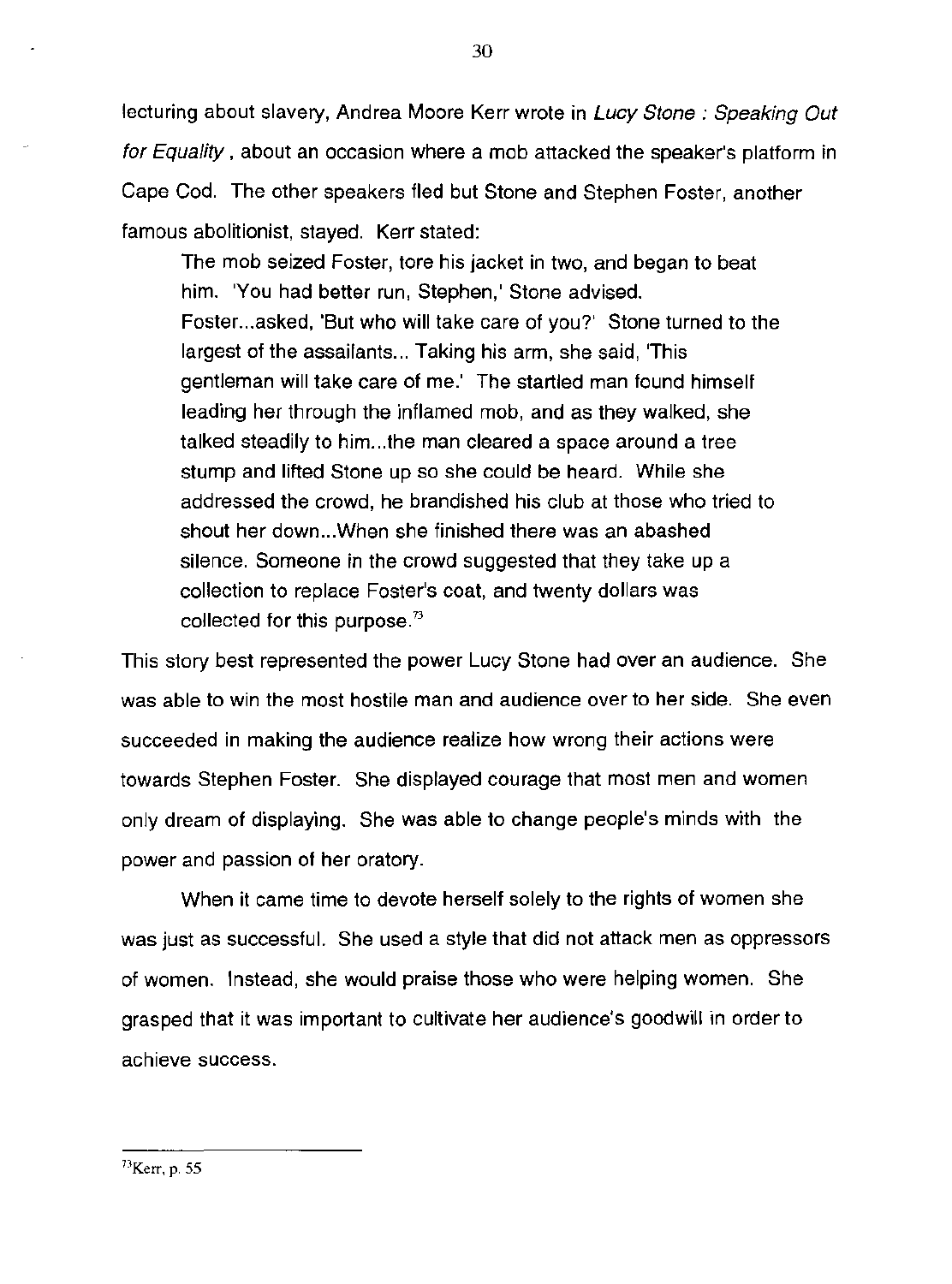Her most famous speeches included "Disappointment is the Lot of Women" and her address to Senate Committee on Women Suffrage. Although Stone was a public speaker few of her speeches are available in complete **form. Her major addresses that she gave were never recorded. Many of her**  speeches were not covered by the History of Woman Suffrage because of the split that occurred in the movement in 1869.<sup>74</sup> All other available speeches **were too short to be given proper analysis.** 

She first delivered her speech "Disappointment is the Lot of Women" at the 1855 National Convention in Cincinnati, Ohio. She began her speech by stating:

From the first years to which my memory stretches, I have been a disappointed woman. When with my brothers I reached forth after the sources of knowledge, I was reproved with 'It isn't fit for you: it **doesn't belong to women.' ... ln education, in marriage, in religion, in everything disappointment is the lot of** women. <sup>75</sup>

**Stone demonstrated the inequity that existed for a woman's entire life. In every conceivable way she was considered a lesser being than a man. Stone also**  stated that she wished more women would ask for their rights instead of a new bonnet. <sup>76</sup>

She considered the issue of rights in a "practical" sense. She **recognized the inherent flaws in stating that women were not equal to men. In**  her speech, Stone only briefly touched on the arguments against those used to keep women in their "proper sphere." She summed up all the various **arguments when Stone said:** 

**Others have supposed it a question of comparative intellect; others**  still, of sphere. Too much has already been said and written about **woman's sphere. Trace all their doctrines to their source and they** 

<sup>&</sup>lt;sup>74</sup>Bernard K. Duffy and Halford R. Ryan, ed., American Orators Before 1900: Critical Studies and Sources (New York: Greenwood Press, 1987), p. 361.

 $75$ Stanton, 1:165.

<sup>76</sup>Stanton, I: 165.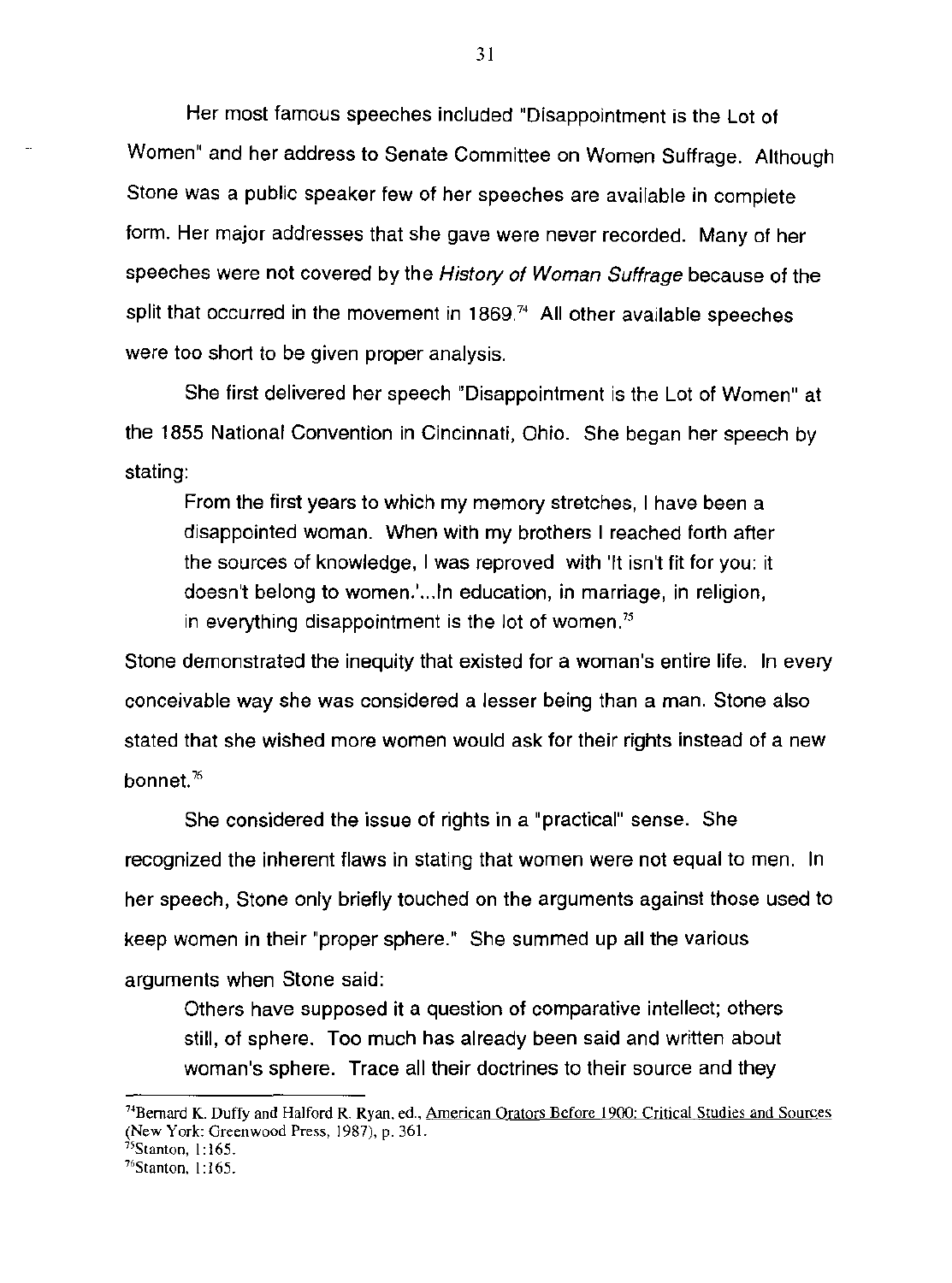**will be found to have no basis except in the usages and prejudices**  of the age.  $\pi$ 

**Stone demonstrated how each argument used against women was little more**  than prejudice that had no real evidence to support it.

The speech itself was not developed as well as some. There was no proper preview or review of her speech. The body itself of the speech is loose **in its organization. Although there were apparent structural weaknesses in the speech, Stone was able to express her ideas well. The speech was one of**  several for which she did not prepare a full manuscript. She preferred to work from notes which she disposed of afterwards.

Stone's address made to the Senate Committee on Women Suffrage in 1892 was one of her last public addresses. In her address, she stood before **the Senate as a woman who had been working for women's rights for forty**  years. Experience and wisdom backed everything she had to say.

**Stone was one of four women who addressed the Senate Committee**  that day in 1892. Susan B. Anthony, Elizabeth Cady Stanton, and Isabella Beecher Hooker were the other speakers. Cady Stanton delivered her "Solitude of Self" speech at the Committee hearing. Stone immediately followed Cady Stanton's speech.

Although Cady Stanton departed from her typical style of speaking, Stone followed the style she always had used. Stone stated her case for the millions of disenfranchised women in the United States of America. She argued that the government could not possibly be a complete government if **there was no representation of women. She stated, "What I desire to impress**  upon this committee is the gross and grave injustice of holding thirty millions of

**<sup>77</sup>Stanton,I:165.**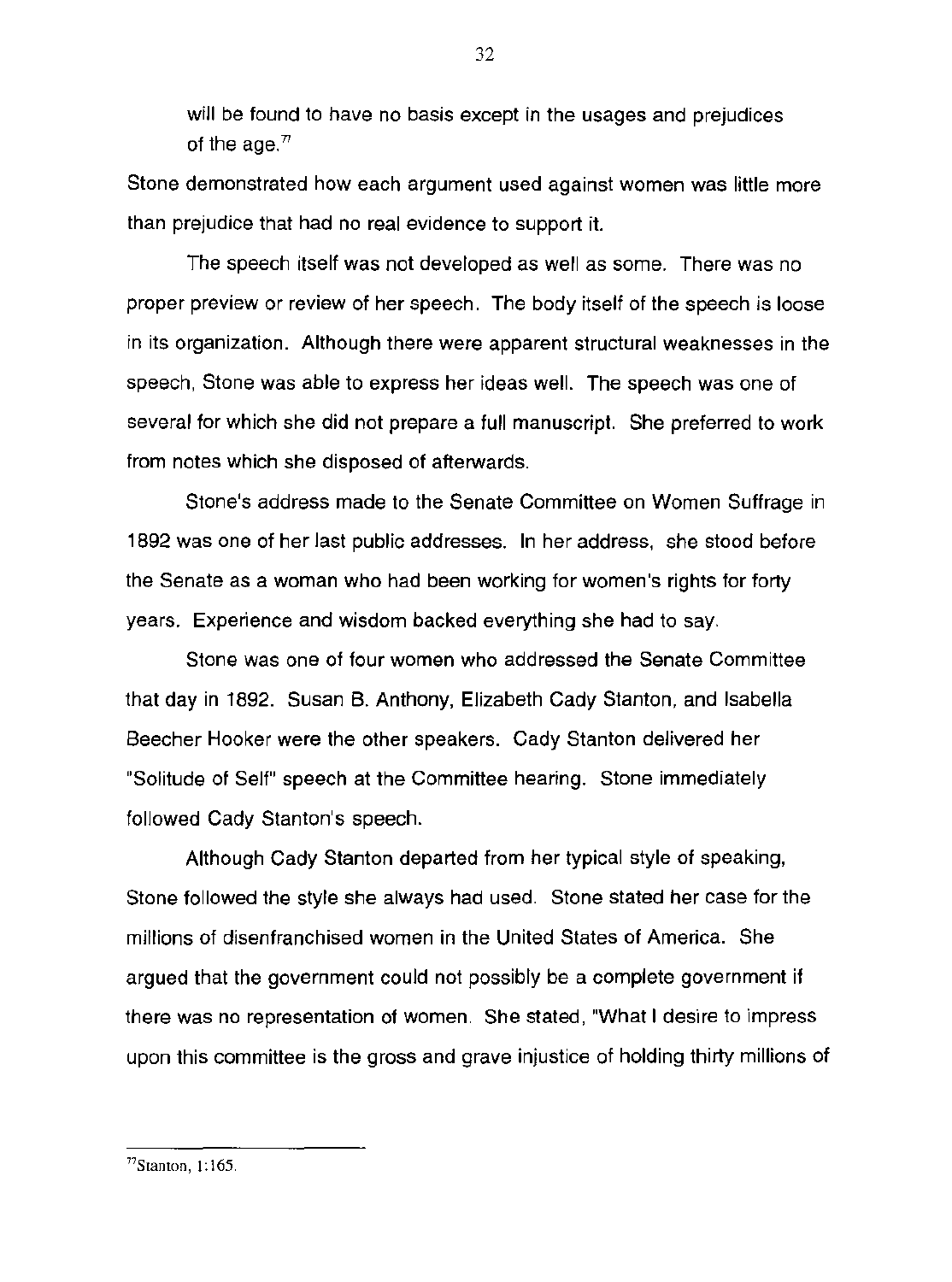women absolutely helpless under the Government."<sup>78</sup> She focused solely on **the need for women to receive the power of the vote.** 

**Her address was divided into two main themes. The first theme**  discussed how the lack of the vote hurt women. The second theme appealed to natural rights principles. The two themes wove together to create her full argument for the right of suffrage.

The first principle of Stone's speech demonstrated the ills that women suffered because they had no position of power. Discussing the power of the legislators Stone stated:

They respect the wants of the voter, but they care nothing about the wants of those who do not have votes. So, when we asked for protection for wives beaten by their husbands, and that the husband should be made to give a portion of his earnings to **support the minor children, again we had leave to withdraw. <sup>79</sup>**

Stone represented the inequality that was present in the law. A woman was expected to share all of her eamings to support the family; a man was not required to share any.

She compared the plight of women to that of Jefferson Davis. The worst punishment the government could inflict upon him was to take away the power of his vote. The only people not allowed to vote under Massachusetts state law at the time were "lunatics, idiots, felons, and people who could not read and write."<sup>80</sup> Stone wanted to where women were placed according to such laws. After the dedication and loyalty women had displayed throughout history to the government, women were still classified with the lowest parts of society.

**The second theme Stone addressed concerned natural rights principles.**  She appealed to men to make the case of suffrage their own. Suffrage was a

<sup>78</sup>Santon, **4:** 192.

<sup>79</sup>Stanton, **4: 192.** 

XlIStanton, 4: **192.**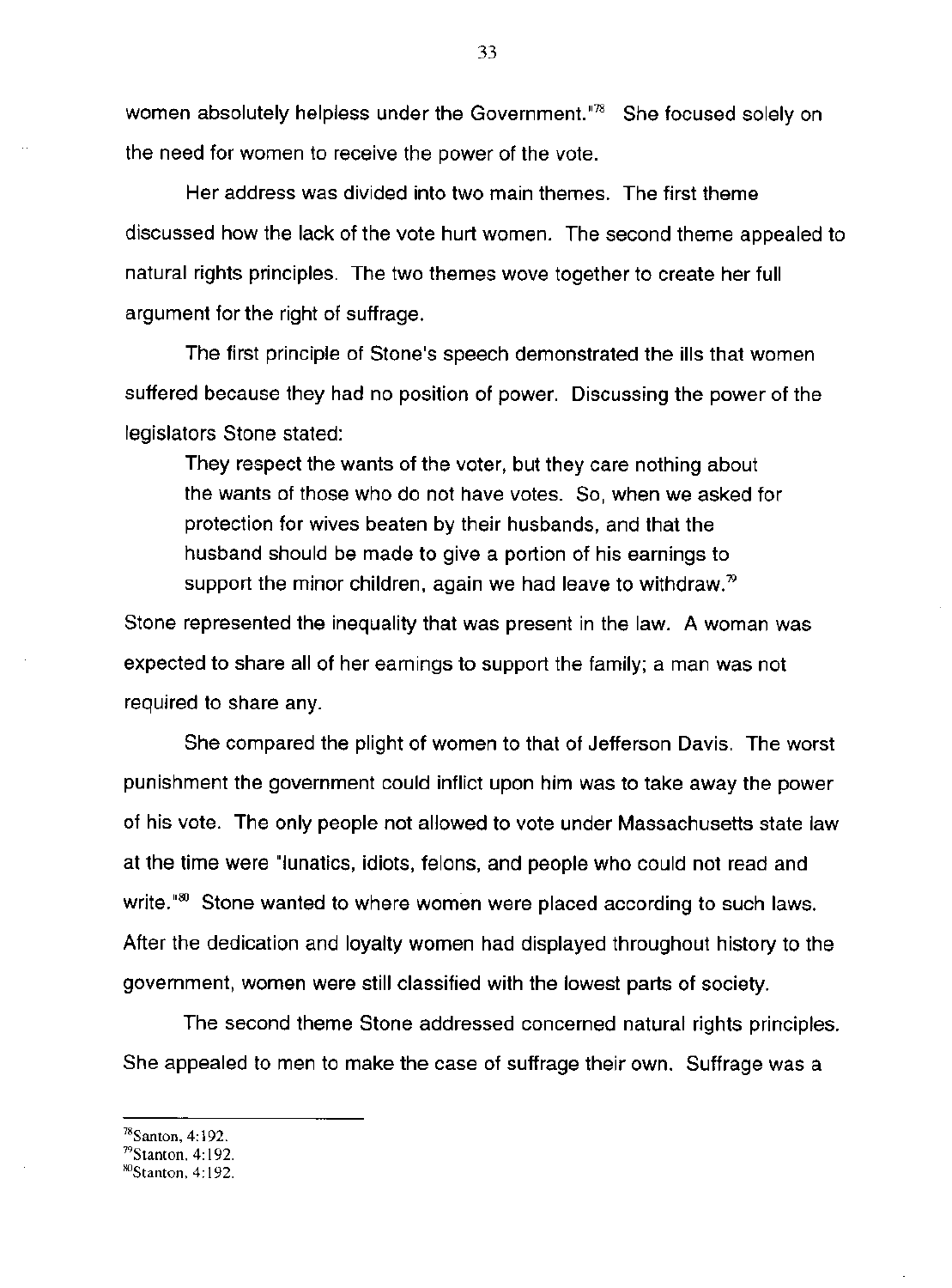**fundamental principle of government. Stone said: "The government was**  founded upon the principle that those who obey the laws should make them, and yet it shuts out a full half."<sup>81</sup> The Government had to establish a fair and **equal standard for all citizens, including women.** 

**Stone was addressing a powerful audience. As was common with her**  style of speaking, she tried her best to establish a strong rapport with her **audience. She hoped to receive their goodwill so they would act on the issues**  she discussed. Stone was a strong persuader, but the call for suffrage would **be denied for several more years.** 

Lucy Stone was a modest women. She embodied all of the opposite characteristics of what her opponents thought she would. According to Beth Waggenspack in American Orators Before 1900:

**Her critics pictured as a large woman with a bellowing voice,**  swearing, and puffing on a cigar...Stone was short, nicely proportioned, gentle, kindly, sympathetic, and sweet voiced. She loved children, was a devoted wife and mother, and had great empathy for the oppressed. $^{82}$ 

Lucy Stone defied her critics by showing a woman could be both a wife, mother, and a public speaker. Stone was a pioneer in rights of women. She devoted herself to the cause **full** time before the majority of women even knew about the rights or lack of rights for women.

**RIStanton, 4: 193.** 

**<sup>8&</sup>quot;Duffy, p. 360.**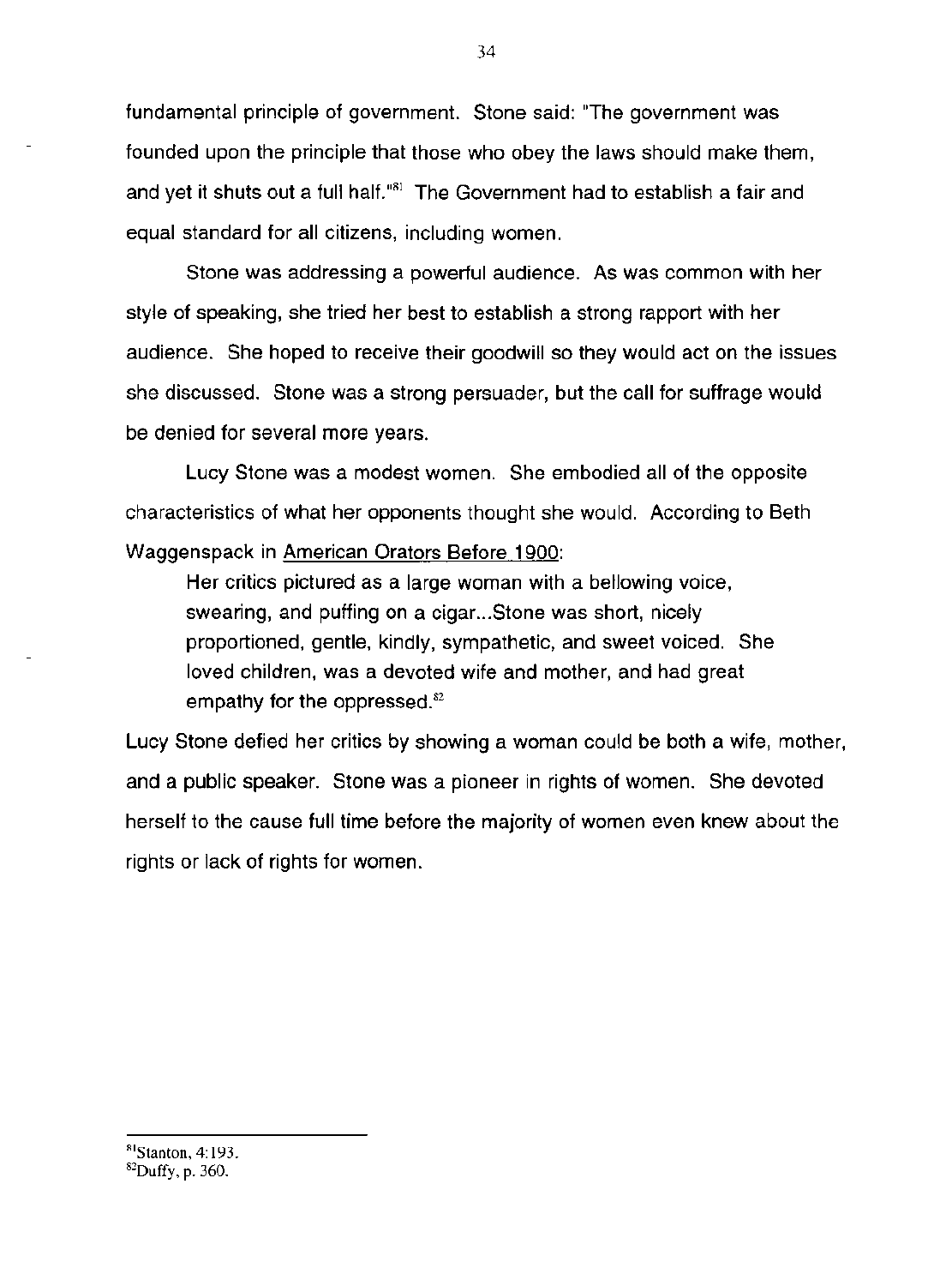### Obusan **B.** Anthony *Cfirilure is im/MSSlbl."*

Like Lucretia Coffin Mott, Susan B. Anthony was also a Quaker. As a Quaker, Anthony enjoyed many freedoms women of other religions did not. Anthony's father was a strong influence upon her. He advocated the abolition of slavery and "was often ahead of her (Anthony) in the path to social justice."" **Her family supported her actions in the course of reform.** 

Susan B. Anthony was not originally involved in reform. She began her **career as a teacher. During her time as a teacher, Anthony became dedicated**  to the notion of personal independence. By 1850, Anthony wanted to become involved in reform. She chose the cause of temperance.<sup>84</sup> From her work with **temperance, she started to recognize the limitations placed upon women. She was trivialized by the male members of temperance societies. She became fed**  up with the treatment she received and formed the New York State Women's **Temperance Society in 1852. The cause of women was becoming more**  important to Anthony.

**She was converted to the Woman's Rights Movement by two major**  influences. The first occurred in 1850 when Anthony read an account of Lucy Stone's speech to the National Convention in Worcester.<sup>85</sup> That was the first event that brought her closer to "the cause." The second event occurred in 1851 when Elizabeth Cady Stanton and Susan B. Anthony met for the first time.

Anthony was immediately drawn to Cady Stanton and her ideas. Cady Stanton made Anthony recognize her own feelings about the rights of women. The two formed a powerful combination. They largely controlled the movement

A,

83Sherr, p. xix.

 $$^{84}$ Dubois, p. 16.

<sup>85</sup>Kerr, p. 61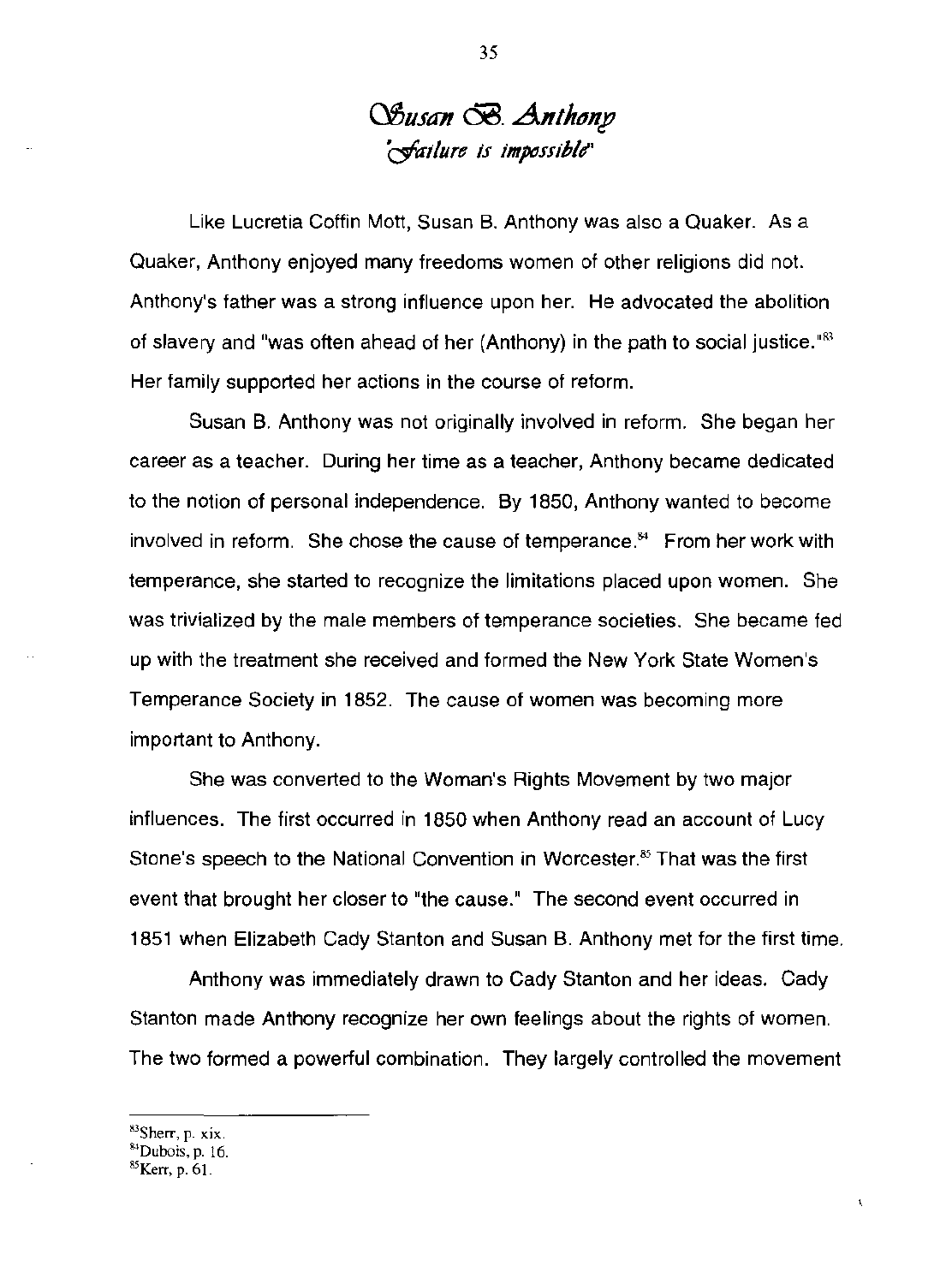for the next forty years. Cady Stanton influenced Anthony to get involved in the Woman's Rights Movement. Each caused the other to work harder for change.

**Anthony's conversion to a political reformer was complete. In the winter**  of 1853-1854, Anthony organized a campaign to petition for women's rights in New York. In those few months, Anthony was able to secure more then ten **thousand signatures to send to the state legislature. <sup>86</sup>She was an excellent**  organizer; she had the ability that Cady Stanton did not to organize the **movement.** 

A major part of Anthony's career was speaking. Susan B. Anthony traveled the entire country in support of suffrage for women. Lynn Sherr in her book jokingly referred to her "as the original frequent flier." $\frac{1}{2}$  However, she pursued a relentless pace that took her everywhere to speak for women. She **addressed conventions, state legislatures, churches, and Congress. She went**  wherever they would hear her.

**Anthony was not recognized as a truly great speaker like some of her contemporaries. She learned to become a speaker because of the force of her**  convictions. She developed a strong style that relied on arguments from other **sources and syllogistic reasoning. Some of her most famous speeches were**  "Suffrage and the Working Woman" and "Is it a Crime for a U.S. Citizen to **Vote?" which is also known as "Constitutional Argument." Each speech**  demonstrated how devoted Anthony was to women and their equality.

The speech "Suffrage and the Working Woman" was delivered in several different forms from the late 1860's through the 1890's. This speech demanded equal opportunity for women in labor and the right of the vote. $<sup>8</sup>$  The</sup> **speech was organized to demonstrate her style of deductive reasoning.** 

<sup>~~</sup>Dubois, **p. 18.** 

 ${}^{87}$ Sherr, p. 119.

**xXDuBois, p. 139.**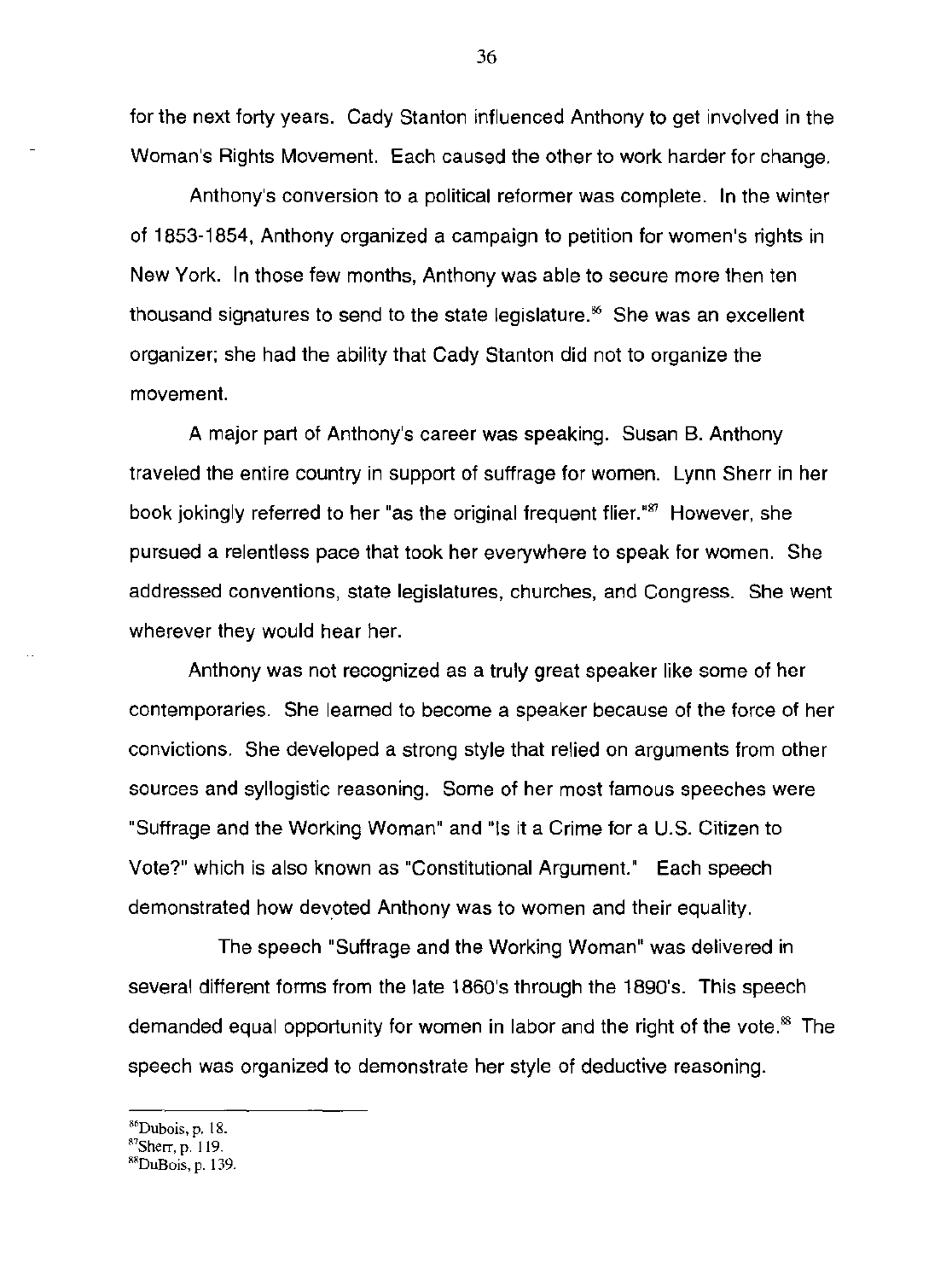The speech began by asking if women were supported by men. If one agreed with that premise then Anthony should not have been able to find evidence that demonstrated that women were not supported by men. Anthony did find evidence of the falsity of the claim. She was able to cite thousands of women who worked for wages to support themselves. Anthony stated: "The **society is wrong which looks on labor as being any more degrading to woman than to man."<sup>89</sup>She supported women having the same freedom to work as**  men did. She did not want women to feel ashamed if they earned their own living. She asserted that women needed to claim their rights in the working world.

Anthony remarked on the falseness of the theory that it was degrading for **a woman to work. She declared:** 

The first result of this false theory is this: no woman is even **educated to work. Sons are educated while daughters are allowed to grow up mere adornments, and when the hour of**  necessity comes, then comes cruelty in the extreme.<sup>90</sup>

According to Anthony, when women were not trained to be a productive part of society early on in life, then when tragedy struck they were completely unable to deal with the changes. She advocated training for women so they would be able to compete with men. She argued that although women achieved the same competence as men in the workplace, they were still paid only half the **wages.** 

**The speech continued to discuss that women were not placed in charge of offices in businesses. Women were not given such offices not because they**  all lacked such abilities, but because they could not return a politicians favor by voting for him. Minds were being wasted solely because they were a female's.

<sup>~9</sup>DuBois, **p. 141.** 

**<sup>&#</sup>x27;lIIDubois, p. 141.**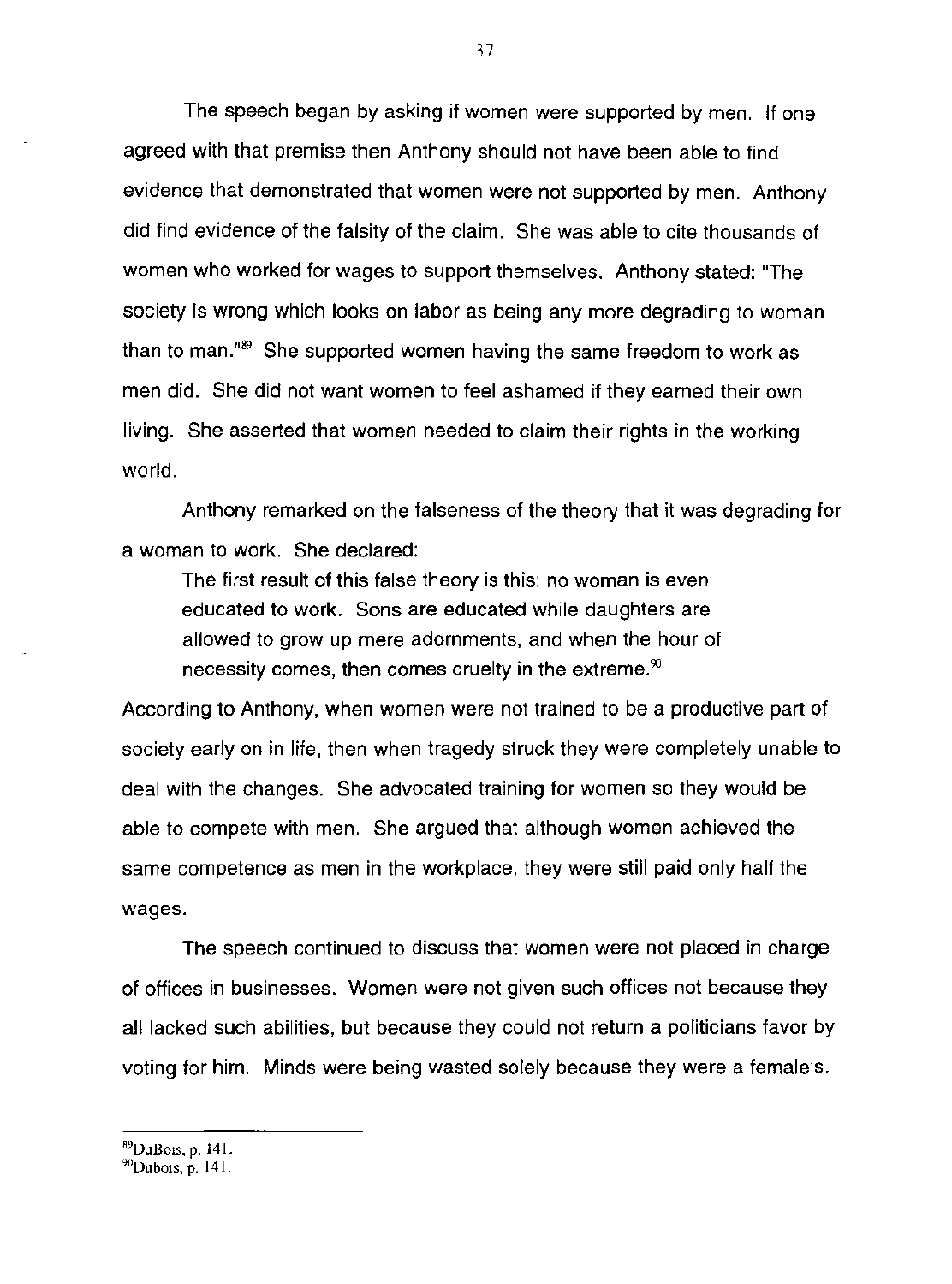The only way Anthony felt this wrong could be reconciled was through the vote. Anthony remarked:

How will the ballot cure evil? You tell me the ballot is not going to alleviate this. I will tell you how the ballot is going to alleviate it. Never have the disenfranchised classes had equal chances with the enfranchised...No political party can hope for success and **oppose the interests of the working class. <sup>91</sup>**

The ballot gave power to change a government. Women denied the vote were denied the opportunity to change society for the better. Anthony told about **women who went on strike for better wages. They lost because no one was accountable to the striking women. The women were not able to vote someone**  out of office who ignored their plight.

Anthony also discussed the issue of the Black man. It was evident that she was bitter that once Black men had received freedom the newly freed men ignored women who were also oppressed. She told of an experience that **occurred when she was lecturing in Tennessee:** 

I thought it would be nice to ask the legislative body to attend my lecture. A gentleman asked the courtesy of the Legislature be extended to me, and that I might be allowed the use of the **Legislative Hall. .. The question was put on a suspension of rules**  and was lost by a vote of 18 to 38. $\degree$ 

The irony of the story was that the Black members of the Legislature voted against her using the hall. It demonstrated to Anthony that the freed Black men **were unwilling to help women in their struggle to end oppression.** 

She concluded her speech by commenting that the situations of women and Blacks were not parallel cases. Women were loved by fathers, husbands, **brothers, and sons. She was sure that a man would guard his own relative from**  being mistreated. Anthony stated; "But is every man as careful to guard another

<sup>~&#</sup>x27;DuBois, p. 142

<sup>&</sup>lt;sup>92</sup>Dubois, p. 145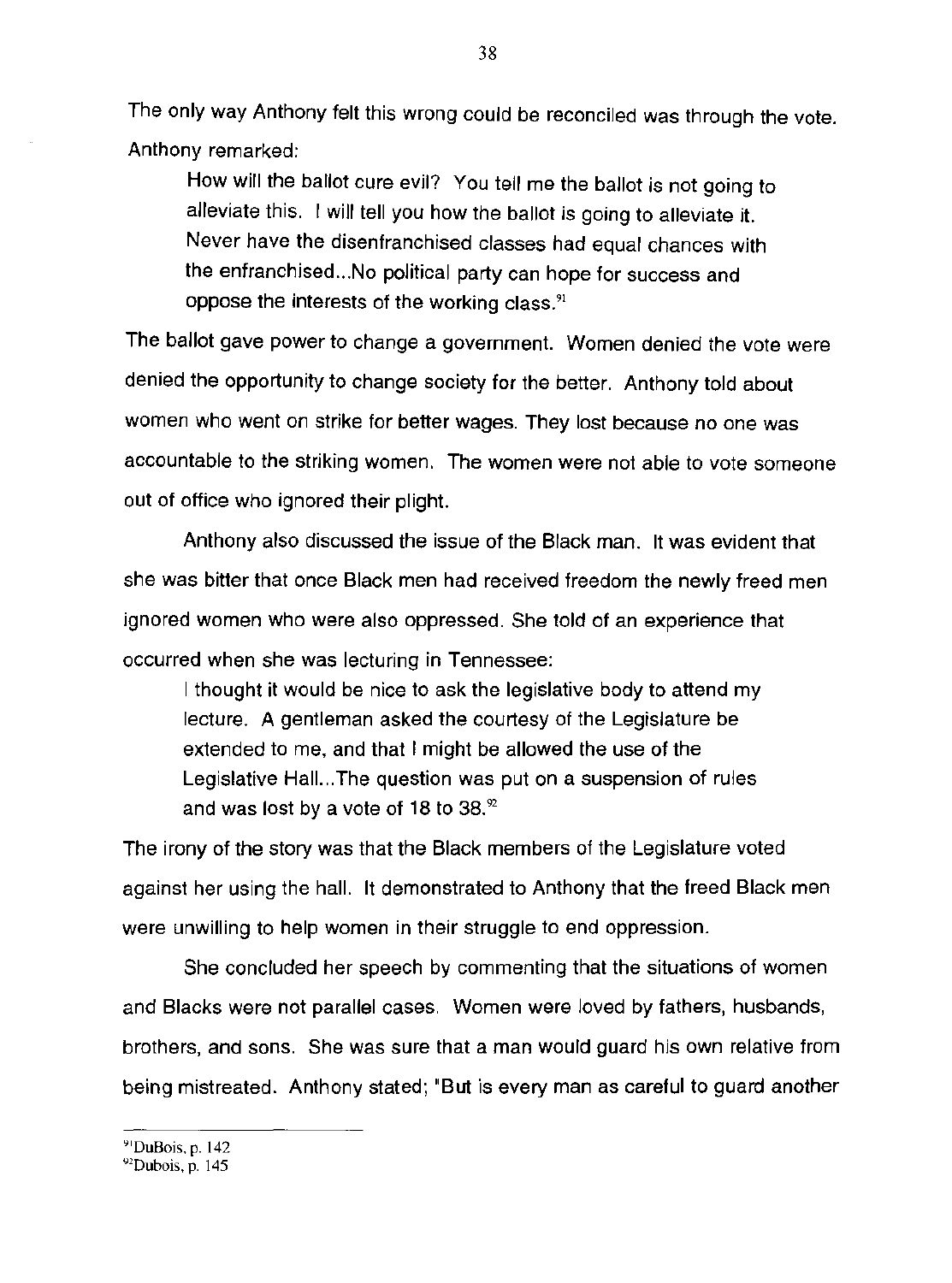man's wife, daughter, mother, and sister?"<sup>93</sup> That was a potent argument in refuting that women were cared for by men. It was clear that not all men had the **best interests in mind when it came to dealing with women. Even if there were women who were protected by men, there were still many more who were not**  protected.

In 1872, Susan B. Anthony decided to challenge the system by voting in the election. For voting, Anthony was arrested and indicted. Before the trial, the United States of America versus Susan B. Anthony, Anthony delivered her most famous speech "Is it a Crime for a U.S. Citizen to Vote?" Anthony delivered this speech over forty times before her trial. The impact that her speech created **caused the prosecutor request and was granted a change on venue. However,**  Anthony was able to speak in the district the trial was changed to and still influence the people.

The speech had a tremendous affect upon the people. She gained so much sympathy through her speech that a change of venue was granted for the trial. She gained the sympathy of the people because she used logical **reasoning and arguments in her speech. Every bit of evidence she used was**  from credible sources. She cited: The Constitution, the Declaration of **Independence, great statesmen of the time and historical ones, and various court decisions. The speech itself addressed the audience as jurors and**  compels them to find in her favor. Her powerlul delivery was so convincing that the judge instructed the jury to find her guilty without allowing them to deliberate. The judge fined Anthony one hundred dollars and did not jail her when she stated publicly that she would not pay the fine.

**As a speaker, Anthony was very effective in using people's own words**  against them. She found the loopholes in arguments and demonstrated how

39

93Dubois, **p.** 145.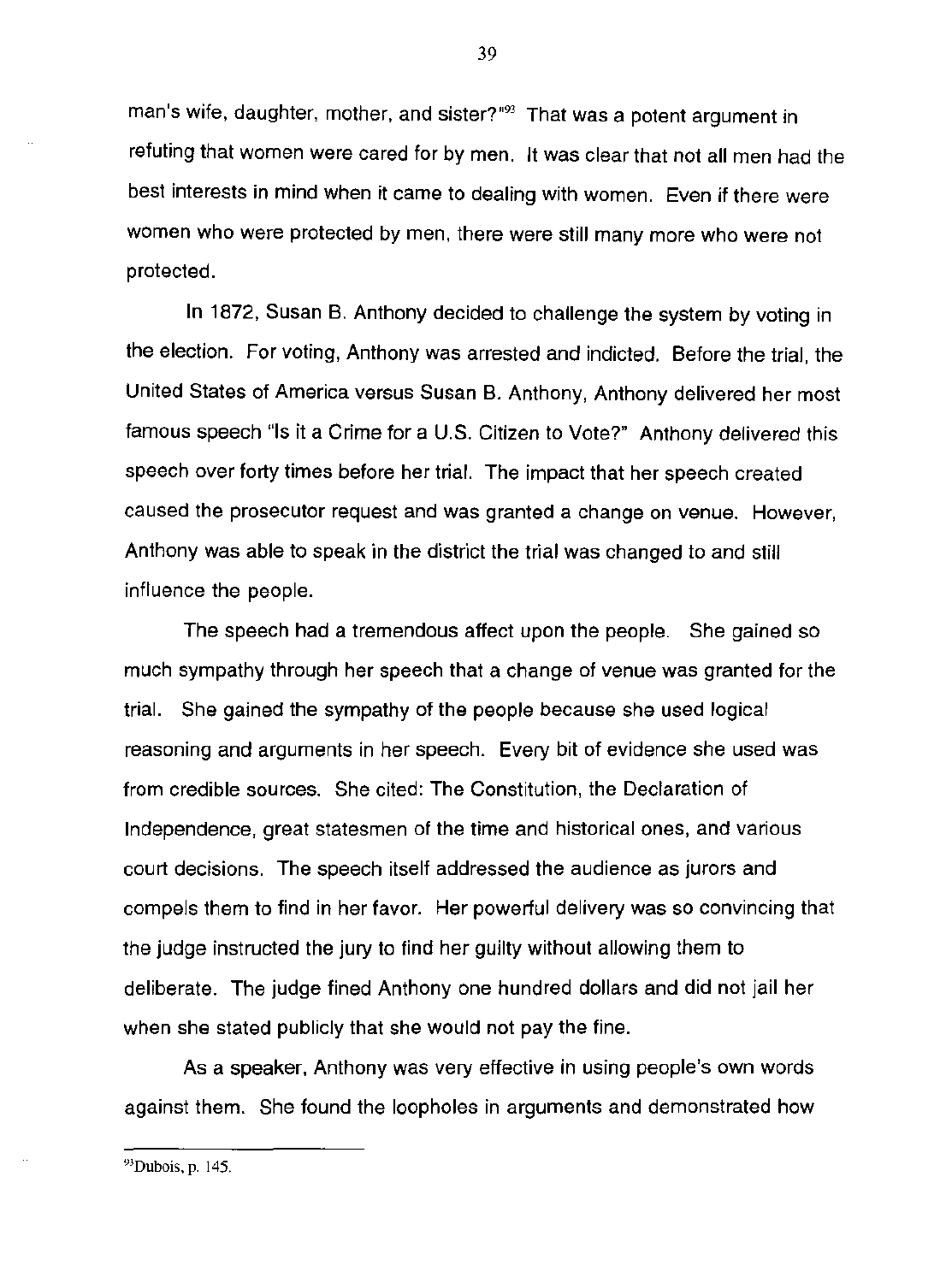unjust the system was. She stated that the United States "would ignore all law to help the slave and ignore it all to protect an enslaved woman."

 $\bar{z}$ 

 $\sim$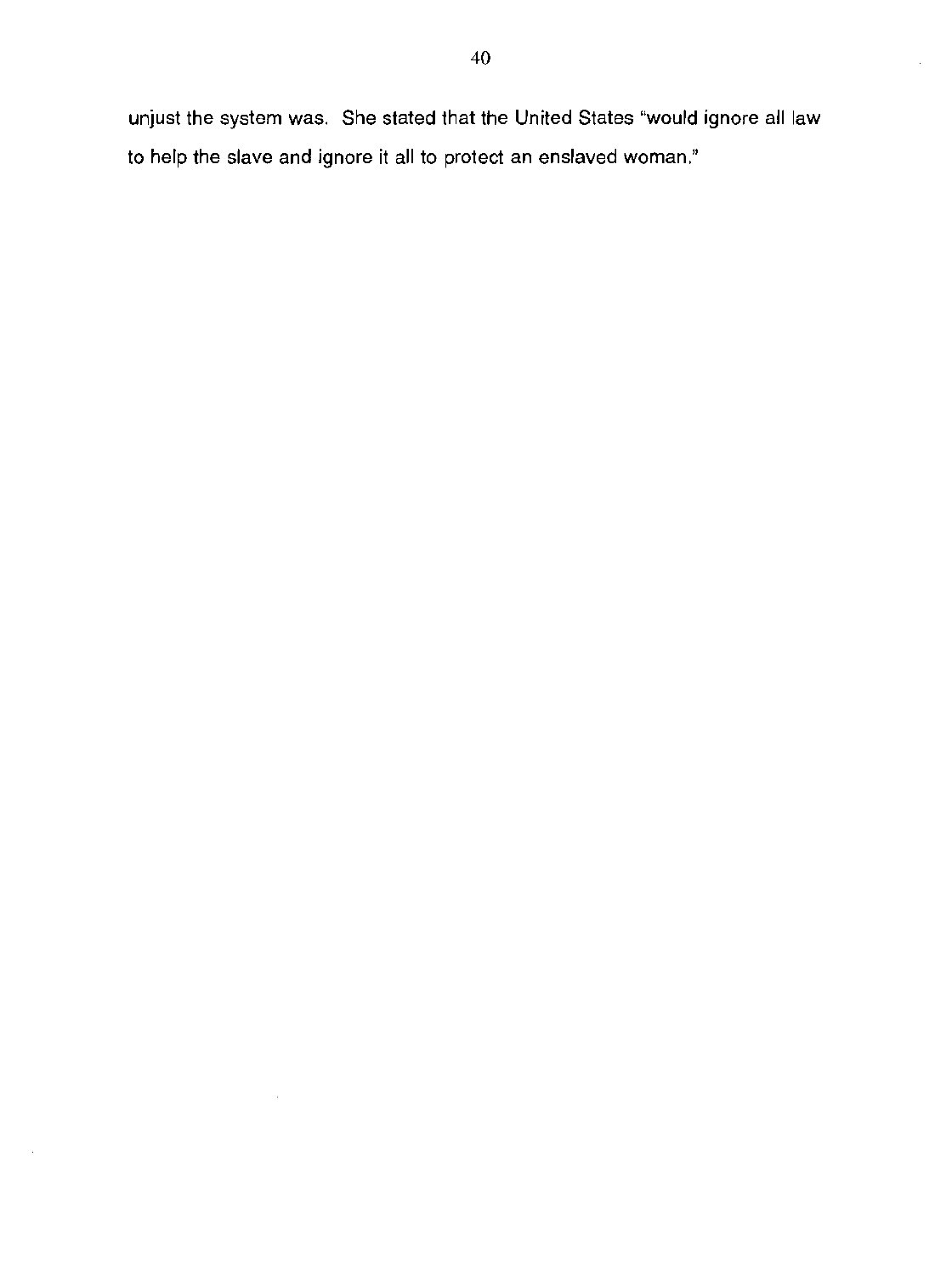# Sibliography

- Bacon, Margaret Hope. Valiant Friend: The Life of Lucretia Mott. New York: Walker and Company, 1980.
- Barrett, Harold. Rhetoric and Civifity. New York: State of New York Press, 1991.
- Bosmajian, Hamida and Haig Bosmajian. This Great Argument: The Rights of Women. Reading, MA: Addison Wesley Publishing Company, 1972.
- Campbell, Karyn Kohrs. Man Cannot Speak for Her: Key Texts of the Early Feminists 2 Volumes. New York: Praeger Publishers, 1989.
- Catt, Carrie Chapman. Woman Suffrage and Politics. New York: Charles Scribner's Sons, 1923.
- Clinton, Catherine. The Other Civil War. New York: Hill and Wang, 1984.
- Dubois, Ellen Carol. The Elizabeth Cady Stanton Susan B. Anthony Reader: Correspondence Writings, Speeches rev. ed. Boston: Northeastern University Press, 1992.
- Duffy, Bernard K and Halford R. Ryan, eds. American Orators Before 1900: Critical Studies and Sources. New York: Greenwood Press, 1987.
- Fowler, Robert Booth. Carrie Catt Feminist Politician. Boston: Northeastern University Press, 1986.
- Greene, Dana. Lucretia Matt: Her Complete Speeches and Sermons. New York: The Edwin Mellen Press, 1980.
- Harper, Ida Husted. The Life and Work of Susan B. Anthony. Indianapolis: The Hollenbeck Press, 1898.
- **James, Henry. The Speeches and Manners of American Women. Lancaster,**  PA: Lancaster House Press, 1973.
- Kerr, Andrea Moore. Lucy Stone: Speaking Out for Equality. New Brunswick, NJ: Rutgers University Press.
- Lasser, Carol and Marlene Deahl Merrill. Friends and Sisters: Letters between Lucy Stone and Antoinette Brown Blackwell. Urbana, **IL:** University of Illinois Press, 1987.
- Martin, Wendy. The American Sisterhood. New York: Harper and Row, 1972.
- Peck, Mary Gray. Carrie Chapman Catt. New York: The H.W. Wilson Company, 1944.